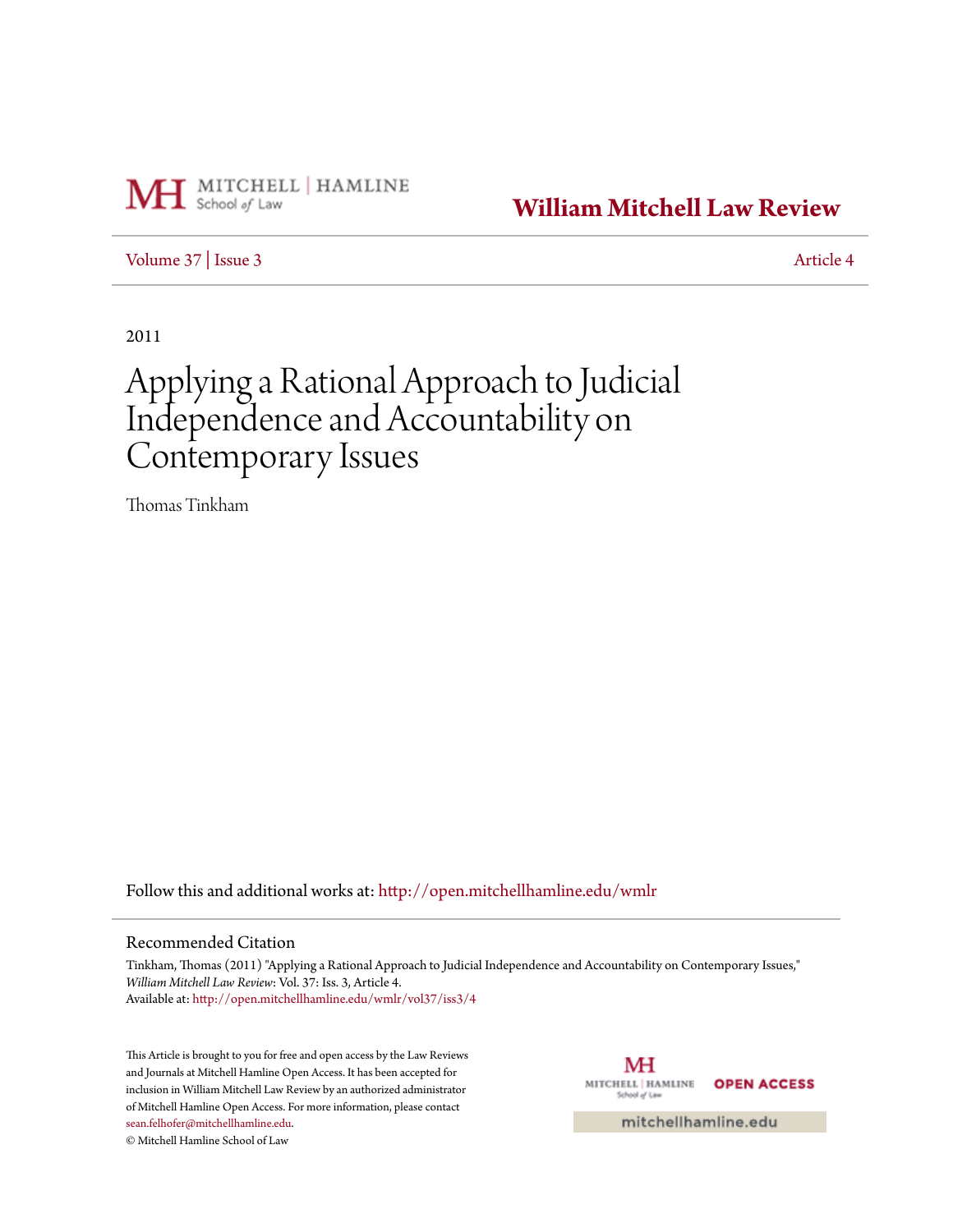# **APPLYING A RATIONAL APPROACH TO JUDICIAL INDEPENDENCE AND ACCOUNTABILITY ON CONTEMPORARY ISSUES**

Thomas Tinkham†

| II. THE NATURE AND HISTORY OF JUDICIAL INDEPENDENCE    |  |
|--------------------------------------------------------|--|
| PERMITS SOME REASONABLE CONCLUSIONS ON                 |  |
|                                                        |  |
| III. AN APPLICATION OF GENERALLY ACCEPTED PROPOSITIONS |  |
| TO SEVERAL CONTEMPORARY ISSUES ALLOWS REASONABLE       |  |
|                                                        |  |
| IV. THE PRACTICAL LIMITS ON THE CONCEPTS OF JUDICIAL   |  |
| <b>INDEPENDENCE AND ACCOUNTABILITY HAVE A BEARING</b>  |  |
|                                                        |  |
| V. DISSECTING THE DEBATE OVER ELECTIONS,               |  |
| APPOINTMENTS, AND REMOVAL OF JUDGES IN THE             |  |
| CONTEXT OF JUDICIAL INDEPENDENCE DEMONSTRATES          |  |
| THAT MODEST ENHANCEMENTS CAN REMEDY MORE               |  |
|                                                        |  |
|                                                        |  |

# I. INTRODUCTION

 The function of the judicial branch is ever-increasing in many countries and most particularly the United States.<sup>1</sup> The central role of courts in the United States demands a regular review of the theories that underlie their operation to ensure that the reality approximates the theory. With respect to its law-making function,

1

 <sup>†</sup> Thomas Tinkham is a Visiting Professor of Law at William Mitchell College of Law and of Counsel with Dorsey & Whitney, LLP.

 <sup>1.</sup> Shimon Shetreet, *Judicial Independence: New Conceptual Dimensions and Contemporary Challenges*, *in* JUDICIAL INDEPENDENCE: THE CONTEMPORARY DEBATE 590, 593–94 (Shimon Shetreet & Jules Deschenes eds., 1985).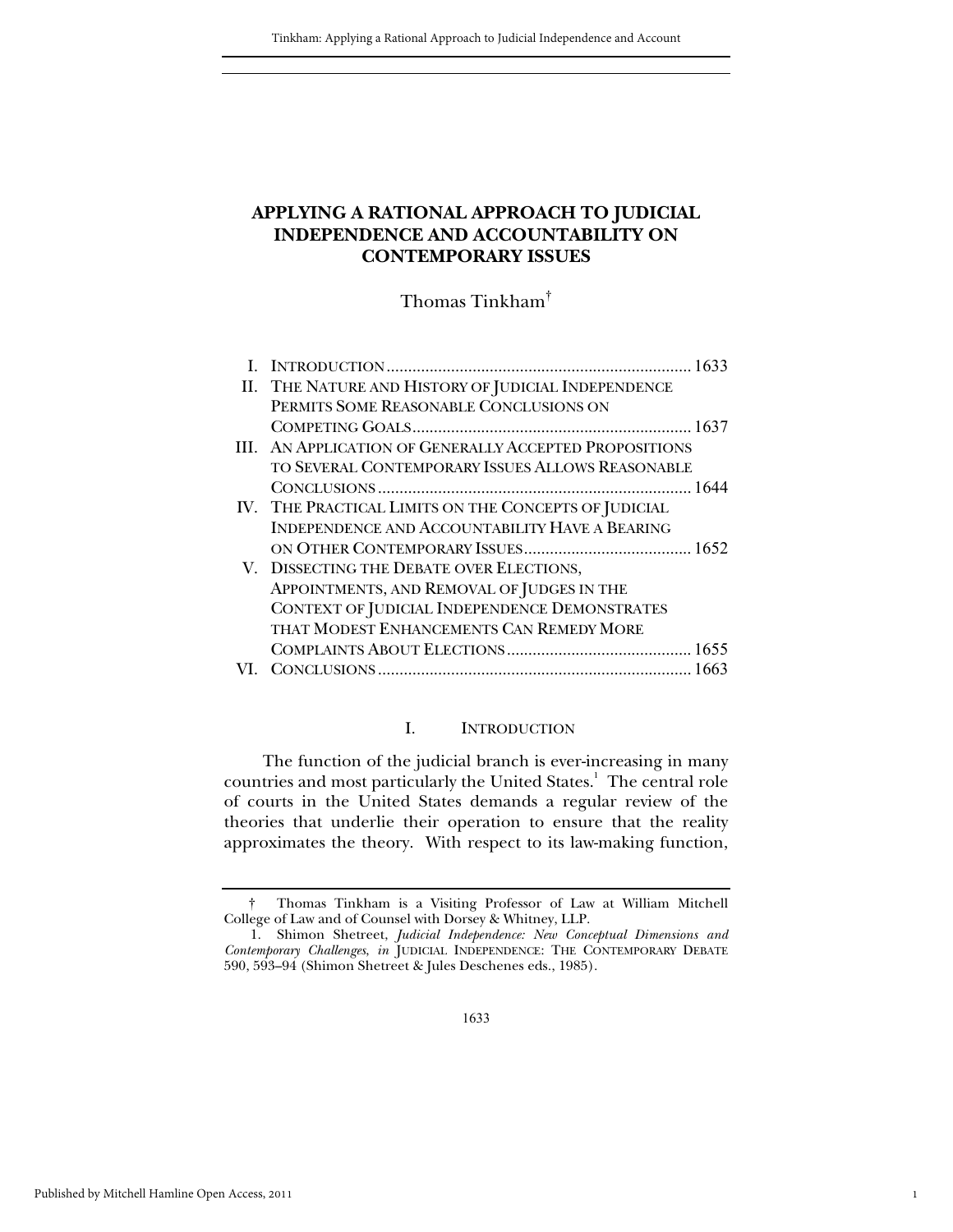the United States judicial branch of government is more prominent than any other in the world. $2$  As the role of the courts increases, public scrutiny has also increased, and rightfully so.<sup>3</sup> In a democratic society, judicial independence should be balanced with judicial accountability.<sup>4</sup> This article concludes that there is a rational basis to believe that a number of policies, such as release of judicial data and judicial evaluations, would enhance judicial accountability without impacting judicial independence. In addition, judicial elections could be improved by providing relevant data on judicial performance and opinions of candidates on relevant issues.

While the role of courts in our society has at times been marked by restraint, it has also been prominently activist, alternatively on the liberal and then on the conservative side. On the one hand, restraint is reflected in the fact that, as of May 2000, only 158 of the many thousands of federal laws have been declared (at least in part) unconstitutional.<sup>5</sup> On the other hand, the pace of such declarations has increased. Moreover, the number of decisions interpreting or reinterpreting the United States Constitution has remarkably increased in the last fifty years.<sup>6</sup> Whether it is the rights of criminal defendants, abortion, freedom of speech, or school desegregation, courts have impacted and changed most aspects of contemporary society.<sup>7</sup> A review of any major newspaper demonstrates the prominence of courts in our society. Whether the subject is the prosecution of a highly visible defendant for securities fraud or a civil suit for a mass oil spill, the courts have become more visible in the news than the legislative branch and at times even more visible than the executive branch.

<sup>2</sup>*. Id.* at 603–04; Peter H. Russell, *Judicial Independence in Comparative Perspective*, *in* JUDICIAL INDEPENDENCE IN THE AGE OF DEMOCRACY 301, 302 (Peter H. Russell & David M. O'Brian eds., 2001).

 <sup>3.</sup> Russell, *supra* note 2*,* at 307; Paul D. Carrington & Roger A. Cramton, *Original Sin and Judicial Independence: Providing Accountability for Justices*, 50 WM. & MARY L. REV. 1105, 1107 (2009).

 <sup>4.</sup> Carrington & Cramton*, supra* note 3, at 1109.

 <sup>5.</sup> Henry J. Abraham, *The Pillars and Politics of Judicial Independence in the United States*, *in* JUDICIAL INDEPENDENCE IN THE AGE OF DEMOCRACY, *supra* note 2, at 25, 31.

 <sup>6.</sup> Archibald Cox, *The Independence of the Judiciary: History and Purposes*, 21 U. DAYTON L. REV. 565, 580–83 (1996) (discussing changes in judicial law-making during the Warren and Burger courts).

<sup>7</sup>*. Id.* at 580–81.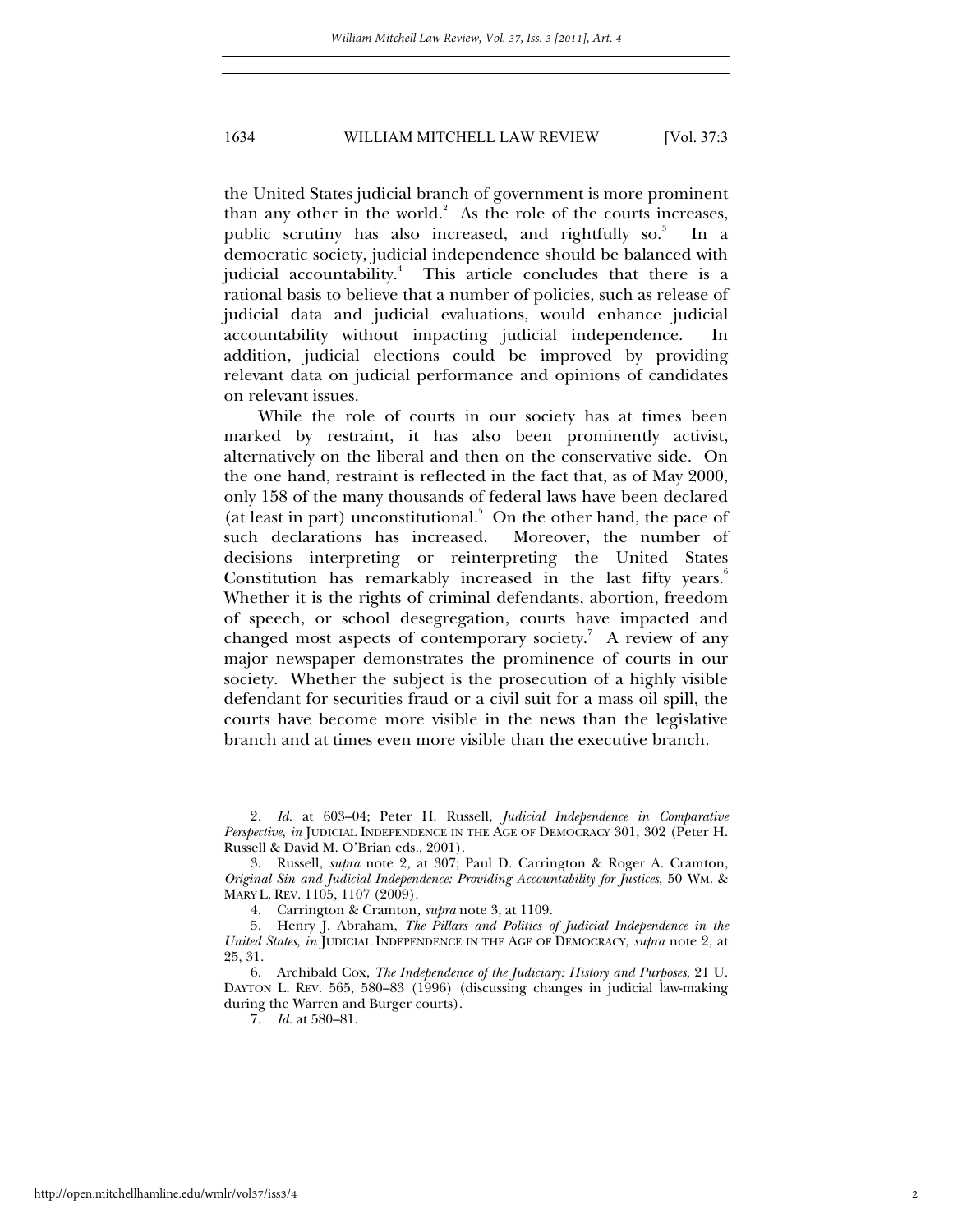There can be no doubt that as the courts increase their prominence and influence they attract more critical commentary and increased effort to influence their decisions.<sup>8</sup> With independence, judges may exercise appropriate discretion to determine the issues before them. Such independence allows judges to review actions of the legislative and executive branches of government as equal or even superior participants in government. Decisional independence allows judges to decide the individual matters before them free from the dictates of a legislature, an executive, the public, or the parties' extra-judicial influences. With judges less responsive to the democratic will, it is striking that American judicial prominence has been achieved in a society that prides itself, perhaps above all others, on adherence to democratic principles.

Most judges are first appointed to their positions. Once in their judicial positions, those who are subject to election are rarely defeated. $^{\circ}$  Judicially created rules of conduct shield judges from ex parte influences so that any public influence on particular case decisions is limited. The goal of this independence is to provide neutral judicial decisions removed from political or public influence.10 However, as independence increases, the impact of public opinion, as expressed by elected officials or the public directly, wanes. Judicial decisions can be made by an elite group of judges not subject to public review. Some commentators suggest that the answer to the potential of absolute judicial independence lies in judicial accountability. $\frac{1}{1}$  Judges must be accountable for judicial restraint, impartiality, and observance of society's needs.

 <sup>8.</sup> Abraham, *supra* note 5*,* at 33.

 <sup>9.</sup> CHRIS W. BONNEAU & MELINDA GAM HALL, IN DEFENSE OF JUDICIAL ELECTIONS 9 (2009).

 <sup>10.</sup> Martin H. Redish, *Federal Judicial Independence: Constitutional and Political Perspectives*, 46 MERCER L. REV. 697, 707 (1995). *But see* Cox, *supra* note 6, at 567. Cox broadens the scope of judicial independence to include protection against executive oppression and protection for fundamental human rights. *Id.* at 567–71. The first relates to institutional independence, while both relate to a political position rather than a guarantee of decisional neutrality. *Id.* at 567–74.

 <sup>11.</sup> Cox, *supra* note 6¸ at 567 ("The court must preserve its legitimacy and the ideal of law by invoking a majestic sense of continuity. At the same time, the law must coincide with the dominant needs and aspirations of its times. The dilemma is insoluble. By careful attention to the discipline of legal reasoning, a great judge can minimize the danger of writing personal values or preferences into decisions while also demonstrating that the new law, which the court must make from time to time, is linked to an inherited tradition.").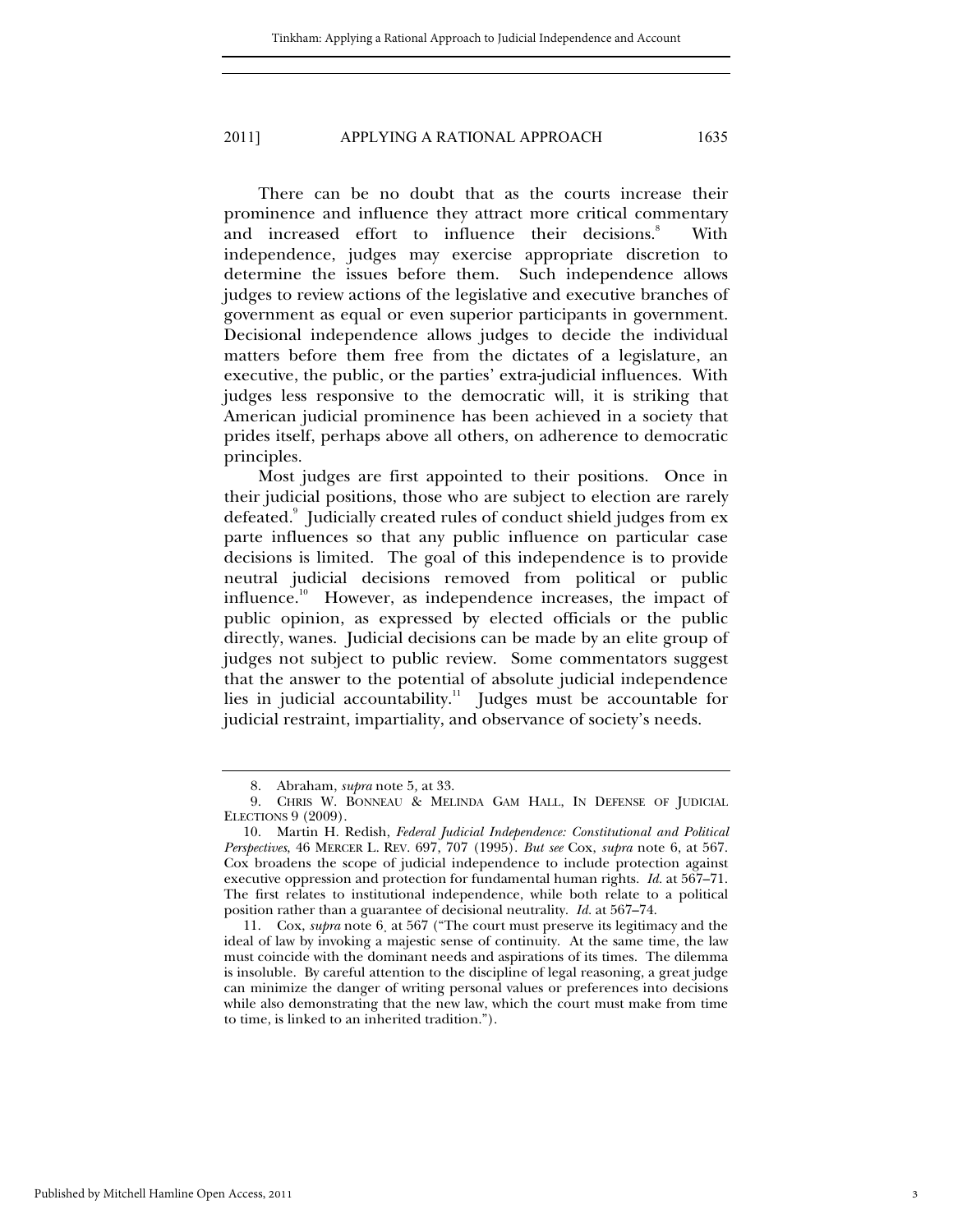In a democracy, however, accountability of public officials is ultimately to the electorate. If accountability is the restraint on judicial excess, how do we measure and then enforce that accountability?<sup>12</sup> This article is an attempt to move toward a This article is an attempt to move toward a rational approach to judicial independence so that there are some mechanisms to measure and enforce accountability. First, I briefly review the history and purpose of judicial independence to demonstrate that there are appropriate limits. Second, the article explores the major democratic principles generally accepted by our society that conflict with the unfettered application of judicial independence. Finally, it explores some of the possible mechanisms for judicial accountability to determine whether they actually conflict with independence or neutral decision-making. This approach allows us to focus on some of the current aspects of our judicial system, often defended in the name of judicial independence, that impinge on democratic decision-making. The analysis, however, moves us toward a greater consensus because the twin goals of independent decision-making and democratic decision-making conflict on many, but not all, points. How we draw the appropriate lines will depend on the extent to which we value democratic versus neutral decisions.<sup>13</sup> Looked at from another perspective, our boundaries for the degree of judicial independence will depend on our comfort with decisions made by a benevolent elite versus representatives highly responsive to the public will. Nevertheless, the analysis is useful because it allows us to isolate elements of the present judicial system that do not further the important interest of judicial independence. The analysis can bring into sharper focus the competing goal of democratic accountability allowing us to make more rational choices while discarding the notion that judicial independence is absolute.

<sup>12</sup>*. See* Shetreet, *supra* note 1*,* at 655 (discussing worldwide trends towards subjecting judges to greater scrutiny to improve judicial performance).

 <sup>13.</sup> C. NEAL TATE & TORBJORN VALLINDS, THE GLOBAL EXPANSION OF JUDICIAL POWERS 2 (1955); Brandice Canes-Wrone & Tom S. Clark, *Judicial Independence and Nonpartisan Elections*, 2009 WIS. L. REV. 21, 23 (2009).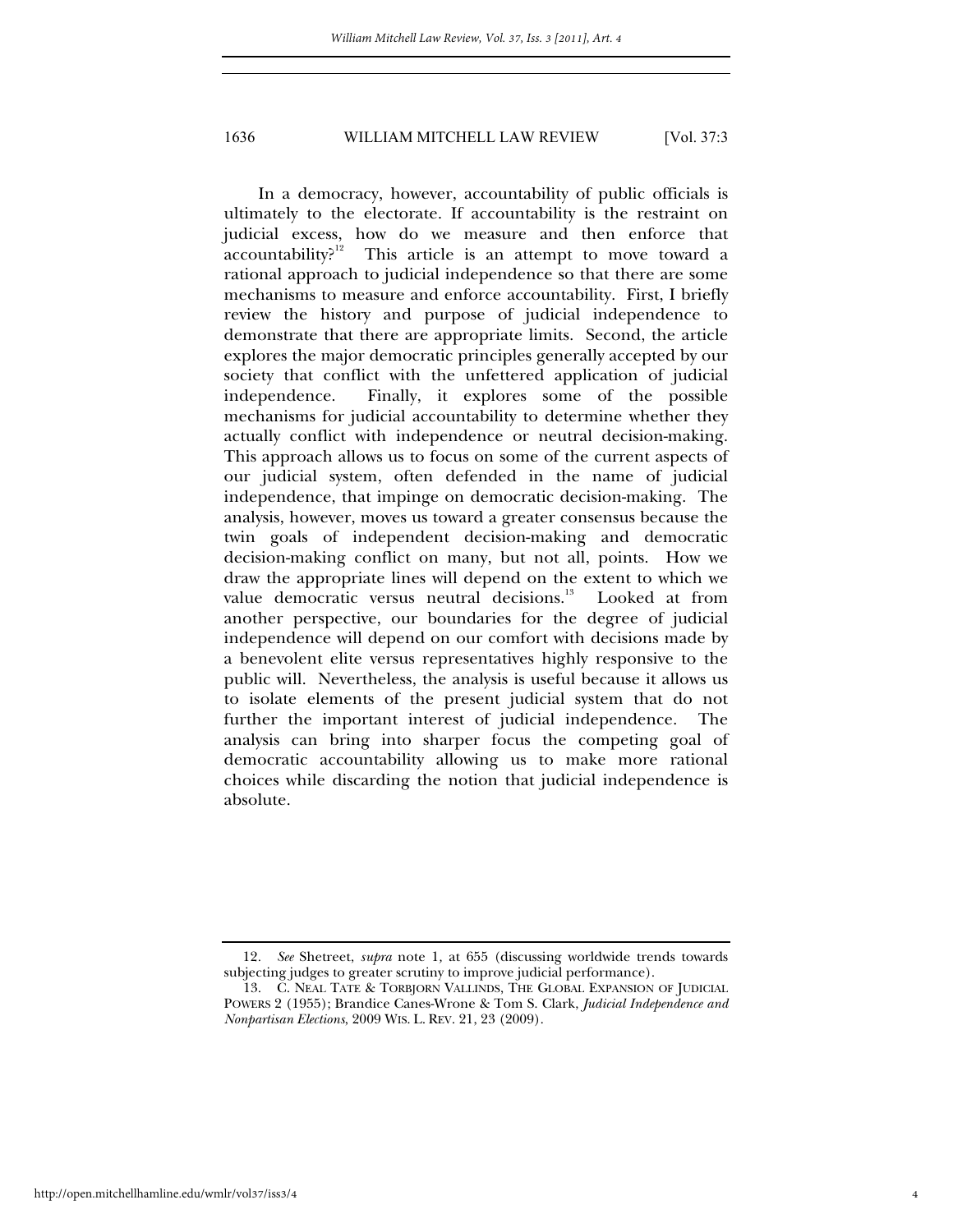# II. THE NATURE AND HISTORY OF JUDICIAL INDEPENDENCE PERMITS SOME REASONABLE CONCLUSIONS ON COMPETING GOALS

The goals of judicial independence are both lofty and practically significant. At an institutional level we seek judicial independence so that the judicial branch can act as a check on the potential excesses of the legislative and executive branches of government. $14$  We balance that goal with the expectation that the executive and legislative functions will be able to curb excesses that may develop in the judicial system. At a decisional level, we promote judicial independence to achieve the goal of neutrality and fairness in individual case decisions.<sup>15</sup> We seek not only neutrality in fact but the perception of neutrality so that the public can have confidence in our judicial system. At the same time we recognize that individual cases ultimately establish social and economic policy so that neutral decision-making must be responsive to the needs and desires of the society.<sup>16</sup> In a democracy we believe the citizens should make important decisions through elected representatives who should be accountable to citizens for their decisions.<sup>17</sup> There is an expectation that judges will be accountable for their performance while making neutral decisions.<sup>18</sup> It is these potentially conflicting, laudable goals of independence and accountability that create the continued need to evaluate whether our judicial system is achieving the appropriate balance.<sup>19</sup>

This article focuses on the decisional aspects of judicial independence rather than the institutional aspects. However, to clearly appreciate the policy factors that apply to decisional independence, it is necessary to review the interplay between institutional and decisional independence. Institutional independence allows judges to be free from undue influence by the

 <sup>14.</sup> Charles Gardner Geyh & Emily Field Van Tassel, *The Independence of the Judicial Branch in the New Republic*, 74 CHI.-KENT. L. REV 31, 32 (1998).

<sup>15</sup>*. Id.*; Peter H. Russell, *Toward a General Theory of Judicial Independence*, *in* JUDICIAL INDEPENDENCE IN THE AGE OF DEMOCRACY, *supra* note 2*,* at 1, 10.

 <sup>16.</sup> Abraham, *supra* note 5*,* at 34.

 <sup>17.</sup> Mauro Cappelletti, *Who Watches the Watchmen? A Comparative Study on Judicial Responsibility*, *in* JUDICIAL INDEPENDENCE: THE CONTEMPORARY DEBATE, *supra* note 1*,* at 550, 557.

<sup>18</sup>*. Id.* at 550.

<sup>19</sup>*. See* Shetreet, *supra* note 1*,* at 635–36.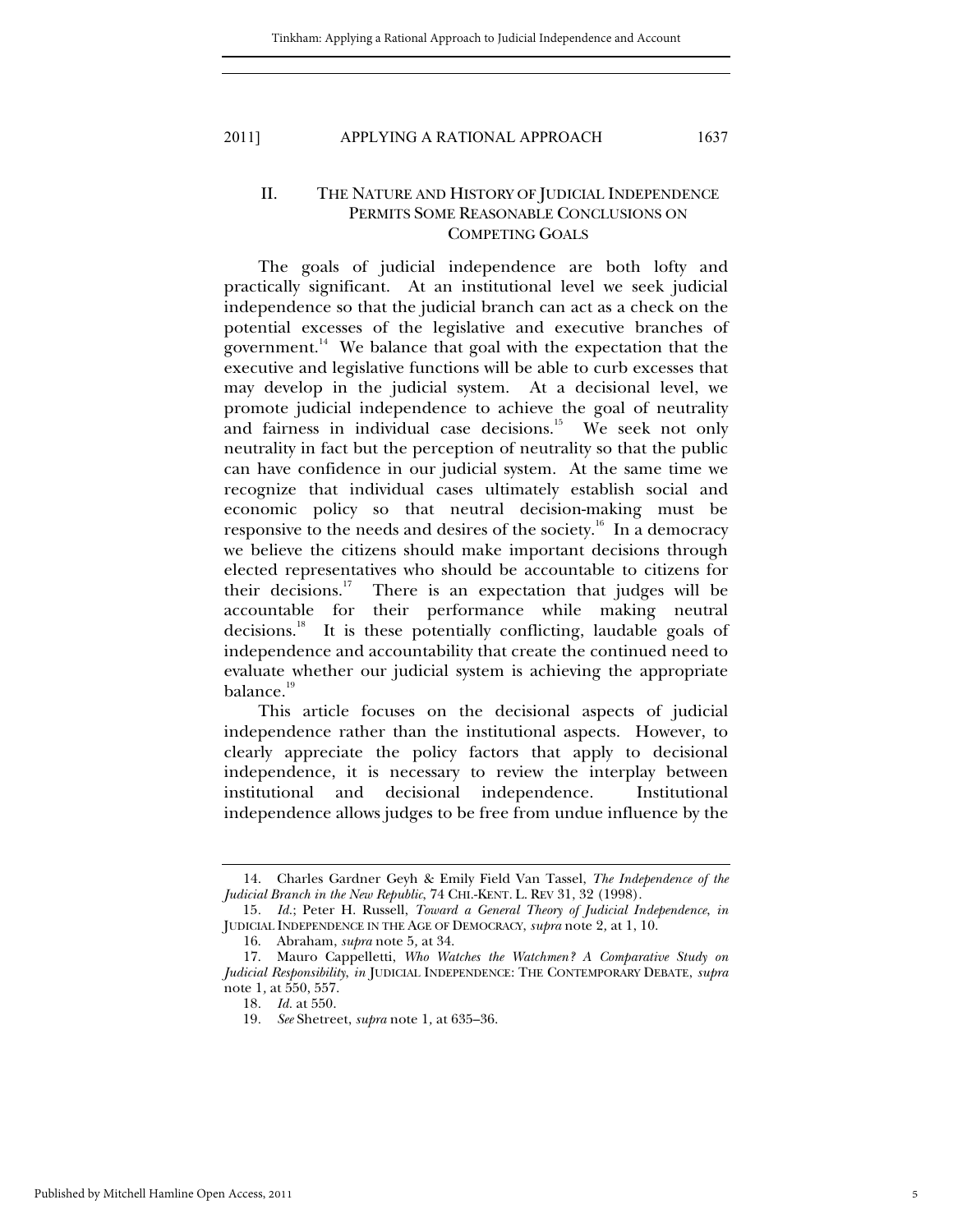executive, legislative, and even elements of the judiciary. $20$ Decisional independence allows the judge to decide cases on a neutral and impartial basis free from undue influence by anyone, including the litigants, the executive, the legislative, and even, arguably, the public.

Independence from the executive branch of government requires that to a large extent judges not be dependent for their jobs, pay, and conditions of employment on the executive. $21$  To the extent the executive can reverse decisions of the judiciary, effective independence is threatened. If a judge is subject to removal by the executive on account of decisions, independence is impaired. Decisions by the executive about judicial pay or benefits will have a restraining impact on judicial independence. When we consider alternatives for judicial appointments, retention, and compensation, the choices allow the public, the executive, the legislature, or the judiciary to exert influence over the independence of the individual judge.<sup>22</sup> Any system will allow some influence—the real question is the source and amount of influence permitted by the system.

Independence from the legislative branch of government can be negatively impacted where a judge's appointment, tenure, and pay are subject to legislative determination.<sup>23</sup> Where the legislature controls the key elements that impact judicial performance, judicial independence will weaken. Independence from judicial system influence can be viewed as both an institutional and decisional aspect of judicial independence. Where judicial officers can determine the selection, tenure, and pay of the judges in the system, we can reasonably expect the judiciary to be able to present a stronger and even monolithic front to the other government branches and the public. On the other hand, judicial system control of the individual judge will negatively impact neutrality in individual decisions.<sup>24</sup> If, because of control by superior judges, an

<sup>20</sup>*. See* ABA COMM. ON SEPARATION OF POWERS & JUDICIAL INDEPENDENCE, AN INDEPENDENT JUDICIARY 5–6 (1997), *available at* http://www.abanet.org/poladv /documents/indepenjud.pdf [hereinafter ABA INDEPENDENT JUDICIARY].

<sup>21</sup>*. See id.* at 12–13 (explaining that federal judges were given a life tenure and a salary that could not be diminished to support their independence from the executive and legislative branches).

 <sup>22.</sup> BONNEAU & HALL, *supra* note 9*,* at 9; Russell, *supra* note 15, at 16.

<sup>23</sup>*. See* Russell, *supra* note 15, at 25–28.

<sup>24</sup>*. See* David M. O'Brian & Yasuo Ohkoshi, *Stifling Judicial Independence from Within*, *in* JUDICIAL INDEPENDENCE IN THE AGE OF DEMOCRACY, *supra* note 2, at 37, 59; Shetreet, *supra* note 1*,* at 591.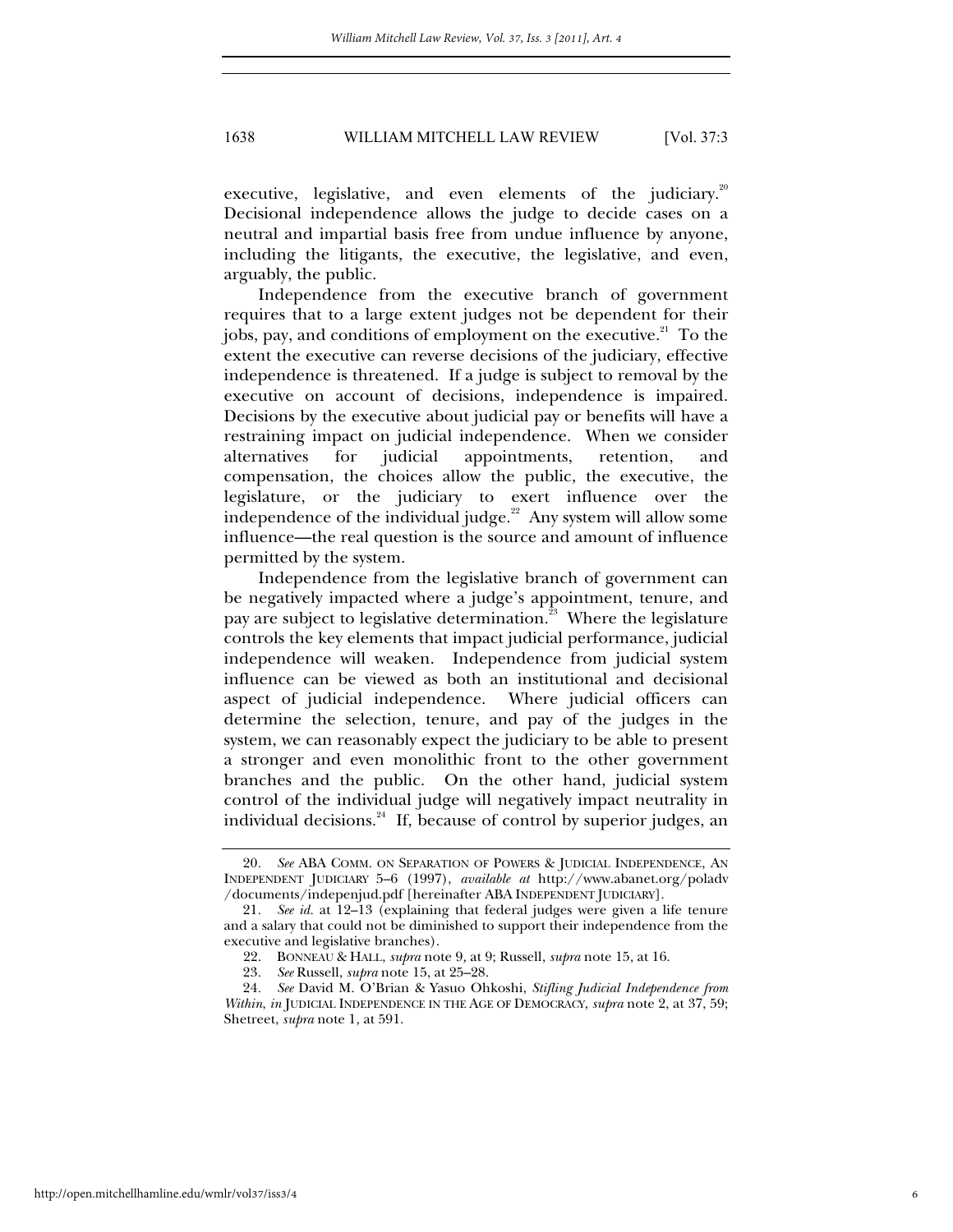individual judge must decide each case in a prescribed manner, we will have achieved uniformity at the expense of neutrality. Where appellate review is unlimited and superior judges determine judicial assignments and initial or continuing appointment, uniformity of approach and cohesiveness are promoted over the goal of decisional independence.<sup>25</sup>

Focusing on decisional independence, restrictions on the ability of the public to influence the courts will allow greater independence at the expense of judicial accountability and democratic control of decision-making. Likewise, restrictions on the ability of litigants to exercise extra-judicial influence over judicial decisions may enhance neutrality at the expense of freedom of speech. The absence of control over appointments, removals, reappointments, or pay by the executive, legislature, or judiciary itself will promote the goal of judicial independence. On the other hand, the absence of any control allows decisions to be made at the absolute whim of each individual judge. The individual judge is then subject to no controls other than his or her own sense of responsibility and fairness. The democratic control by citizens over judicial officials is absent.

To further understand the interplay of competing goals, it is necessary to appreciate the primary factors that can influence each aspect of judicial independence. The executive gains influence where it appoints judges, reappoints or removes judges, determines pay and benefits, funds the judicial system, and can effectively reverse its decisions.<sup>26</sup> Similarly, the legislature asserts influence and reduces judicial influence where it controls appointment, retention, pay, funding, or can overrule judicial decisions. $27$ Individual judges can be strongly influenced by the judicial system itself through a broad appellate process of appointment, removal, and assignment authority.<sup>2</sup>

The extent to which any individual judge may need various protections to assure independence and neutrality will vary. Some judges are more easily influenced than others. At the one extreme are those who will provide neutral and fair decisions without any

<sup>25</sup>*. See* O'Brian & Ohkoshi, *supra* note 24, at 37, 59.

<sup>26</sup>*. See* Leonard King, *The IBA Standards of Judicial Independence: An Australian Prospective*, *in* JUDICIAL INDEPENDENCE: THE CONTEMPORARY DEBATE, *supra* note 1*,* at 403, 405–12.

<sup>27</sup>*. Id.*

 <sup>28.</sup> Shetreet, *supra* note 1*,* at 637–43; *see* Russell, *supra* note 2*,* at 304.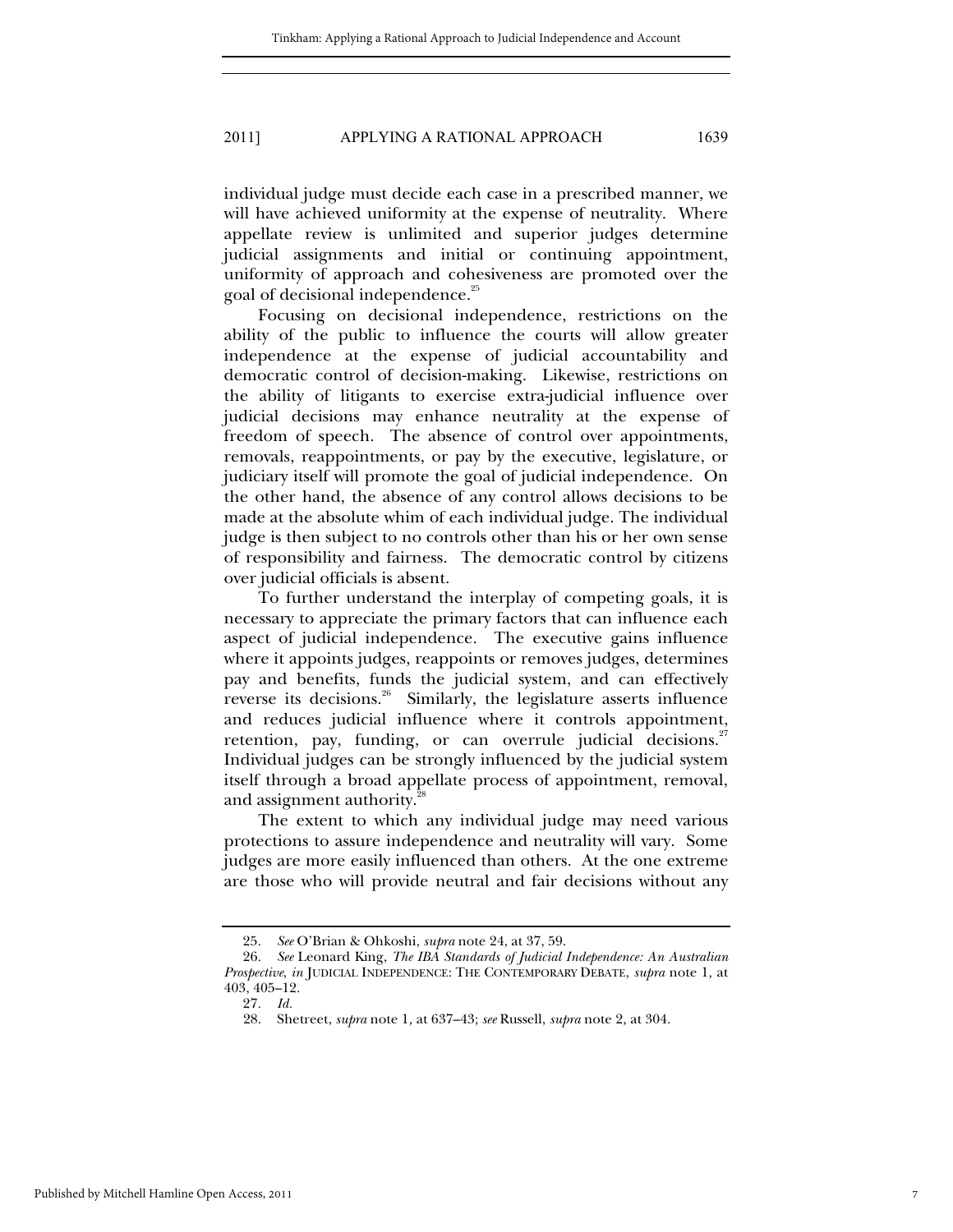protections.<sup>29</sup> On the other hand, some will be subject to effective influence even with lifetime appointments and guaranteed salaries. We should not design our systems for either extreme. We can expect that most judges should be relatively able to adhere to the accepted goal of fair and neutral decisions. Our systems should be designed for this great majority. We need not design a system with every conceivable protection when there are negative impacts from each limitation aimed at enhancing judicial independence.

The history of choices among alternatives in the United States reflects our own particular history, the interest in achieving a balance between competing branches of government, and decisions about competing policy goals. The provisions that created the judiciary in Article III of the United States Constitution are a reflection of the negative reaction to the King's appointment and removal of judges to maintain the Crown's policies.<sup>30</sup> The Declaration of Independence complains of the operation of the colonial courts at the whim of the King.<sup>31</sup> Article III of the United States Constitution assigned the judicial function to the courts.<sup>32</sup> Judges are appointed for life.<sup>33</sup> Their pay cannot be reduced during their tenure. $34$  Removal is only by legislative impeachment. $35$ On the other hand, the organization of the courts is left to the Congress, which may also determine the jurisdiction of courts of the United States.<sup>36</sup> The courts have no independent means of enforcing their orders and must ultimately rely on the executive branch for that purpose. $37$  While appointment authority was jointly vested in the legislative and executive branches, it does not appear that serious thought was given at the creation of the Constitution as to whether courts should be independent from the people.<sup>38</sup> Over the intervening years we have seen removal by impeachment rarely used and, while occasionally threatened based upon the apparent merit of a particular judicial decision, never actually used in this

 <sup>29.</sup> Russell, *supra* note 15*,* at 6–7.

 <sup>30.</sup> Shetreet, *supra* note 1*,* at 603; Manfred Simon, *The Role of Judges in a Rapidly Changing Society*, *in* JUDICIAL INDEPENDENCE: THE CONTEMPORARY DEBATE, *supra* note 1*,* at 546, 556; Cox, *supra* note 6*,* at 570.

 <sup>31.</sup> THE DECLARATION OF INDEPENDENCE para. 11 (U.S. 1776).

 <sup>32.</sup> U.S. CONST. art. III, § 1.

 <sup>33.</sup> Abraham, *supra* note 5*,* at 26.

 <sup>34.</sup> U.S. CONST. art. III, § 1.

<sup>35</sup>*. Id.*; *see also* Abraham, *supra* note 5*,* at 26.

 <sup>36.</sup> U.S. CONST. art. III, § 2.

 <sup>37.</sup> U.S. CONST. art. II, § 1.

 <sup>38.</sup> Geyh & Van Tassel, *supra* note 14*,* at 36.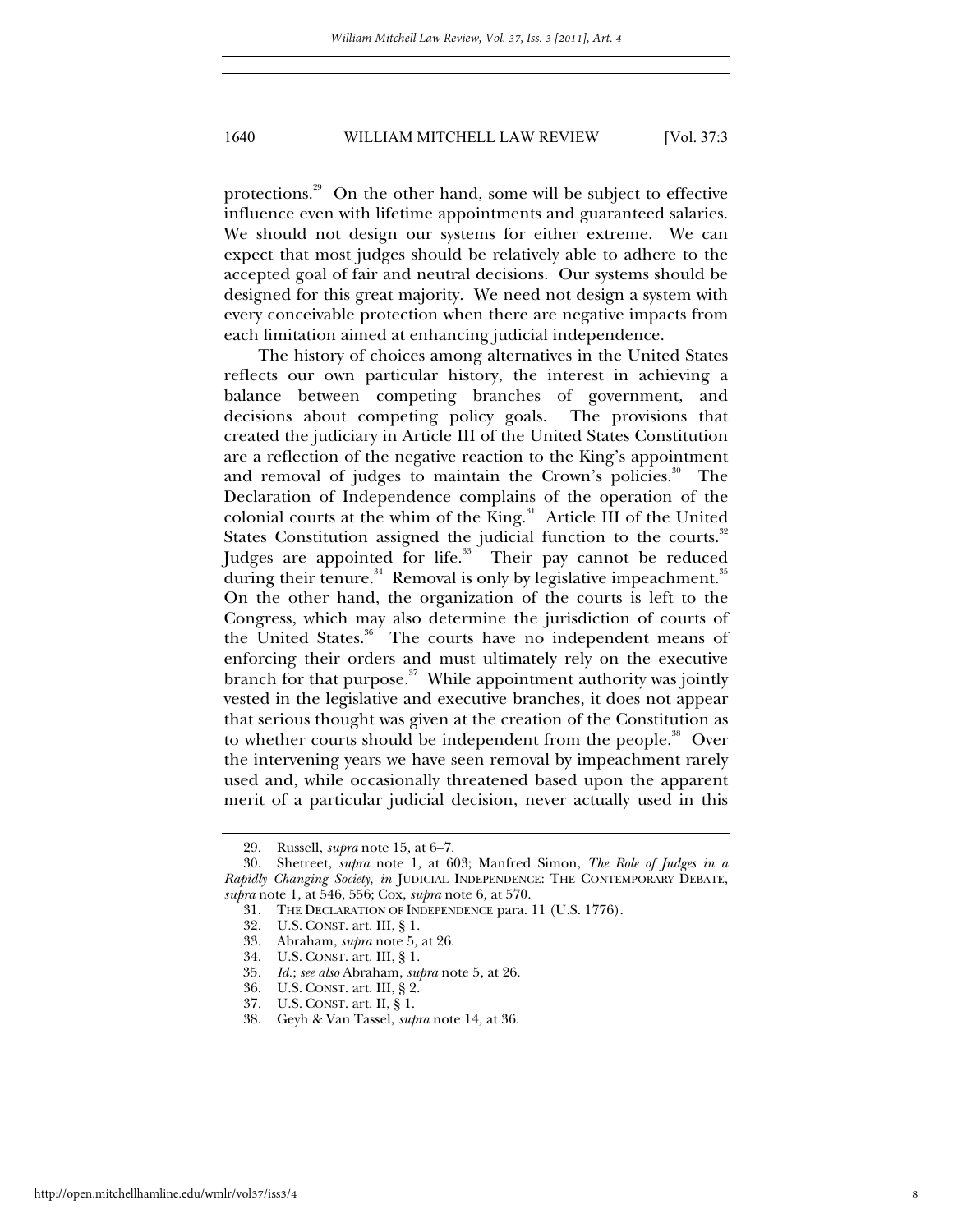way.<sup>39</sup> Courts of the United States have developed a complex appellate review system that promotes uniformity of law but generally allows individual judges discretion on fact-finding in individual cases.<sup>40</sup> Similarly, a complex judicial administrative system has developed that may impact assignments of particular judges.<sup>41</sup>

The pattern with state courts and independence is more complex. Initially some state constitutions provided that judges were appointed and retained by executive or administrative agencies.<sup>42</sup> In the 1830s dissatisfaction developed with this method and more states provided for either initial election or retention elections after limited appointed terms.<sup>43</sup> Generally, state court budgets and the jurisdiction of state courts is determined by the legislature. Most often, initial appointments of judges are determined by the governor with the advice of a selection commission.44 Over the last thirty years there has been some negative reaction to elections with fewer states providing for partisan elections and some states moving to retention elections.<sup>45</sup> All state court systems have complex appellate review rules to facilitate uniformity of law. $46$  They also often have administrative systems that allow for assignment of judges by superior judicial officers. Through codes of judicial conduct, state courts limit the extrajudicial influence of litigants and the public on individual decisions.47 The history of federal and state court creation does not provide clear answers to today's issues of judicial independence and accountability because contemporary issues were not significant or were given little attention during constitutional conventions.<sup>48</sup>

 <sup>39.</sup> Abraham, *supra* note 5*,* at 26.

 <sup>40.</sup> FED. R. CIV. P. 52(a)(6); RICHARD D. FREER, CIVIL PROCEDURE, 805–10 (2d ed. 2009).

<sup>41</sup>*. See* Shetreet, *supra* note 1*,* at 644–45.

 <sup>42.</sup> Robert B. McKay & James M. Parkison, *United States of America*, *in* JUDICIAL INDEPENDENCE: THE CONTEMPORARY DEBATE, *supra* note 1, at 358, 360.

 <sup>43.</sup> BONNEAU & HALL, *supra* note 9*,* at 5–9; Shetreet, *supra* note 1*,* at 603.

 <sup>44.</sup> Shetreet, *supra* note 1*,* at 603.

 <sup>45.</sup> BONNEAU & HALL, *supra* note 9*,* at 3.

<sup>46</sup>*. See generally* MINN. R. CIV. APP. P. (illustrating the complexities of rules directed toward appellate review).

<sup>47</sup>*. See, e.g.*, MODEL CODE OF JUDICIAL CONDUCT R. 1.3, 2.4, 3.1, 3.3, 4.1, 4.2, 4.4 (2008).

 <sup>48.</sup> Geyh & Van Tassel, *supra* note 14*,* at 40–56.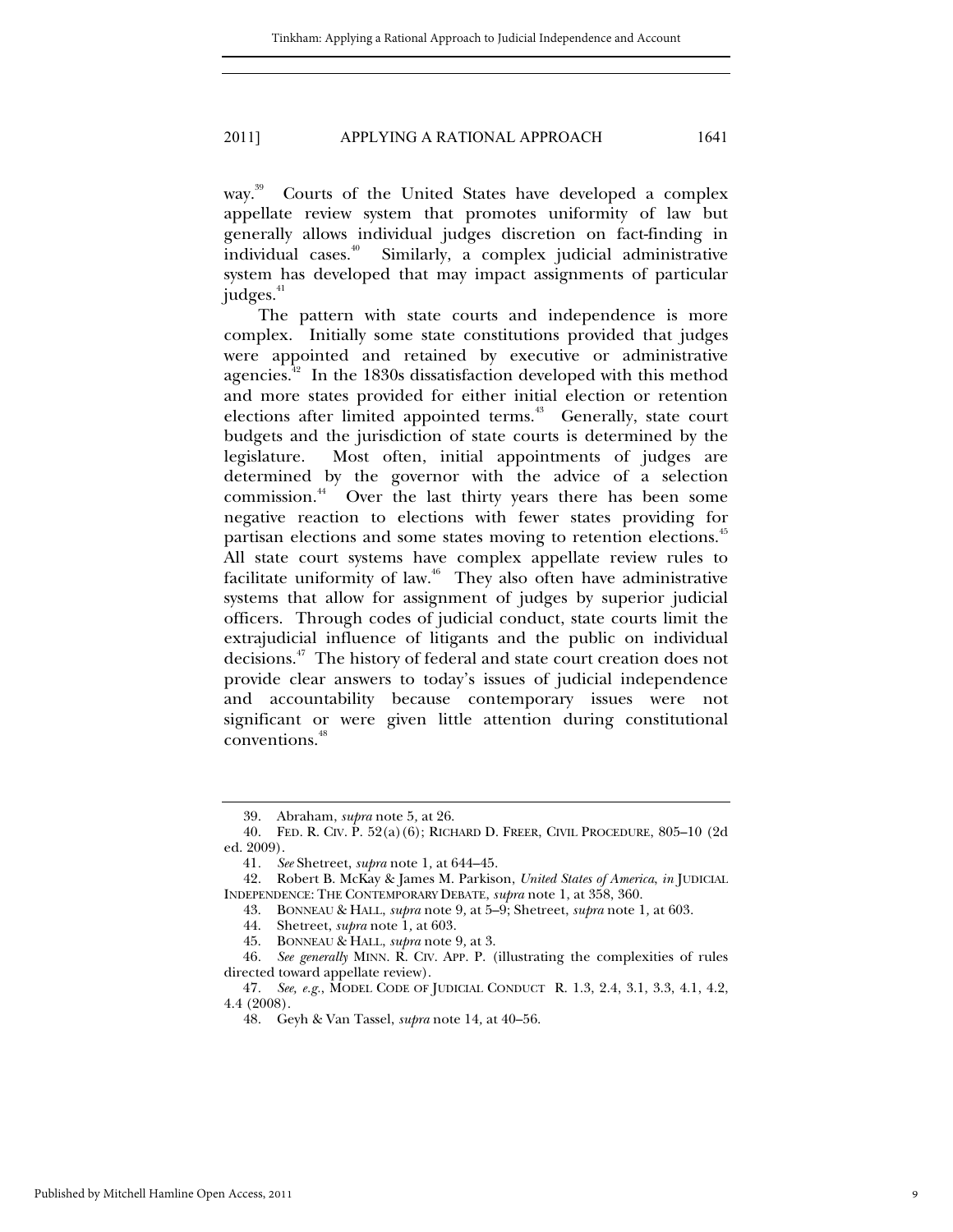There are significant countervailing goals negatively impacted by some policies that promote judicial independence. On an institutional level, a strong judiciary may remove important public policy decisions from the elected representatives of the citizens and provoke criticism.49 Where judges, independent of citizen control, make decisions on reproductive rights, rights of criminal defendants, or desegregation, the democratic process is significantly impacted.<sup>50</sup> Where citizens are unable to effectively voice a position on important issues coming before the courts, democratic ideals are challenged, and freedom of speech and the right to petition the government suffers. Where judges shield their performance from public view, the democratic ideal of public officials' accountability is challenged.

This brief overview of the history and the elements impacting judicial independence allows a number of reasonable conclusions that should influence the current debates over judicial independence. First, in both theory and practice, judicial independence, whether institutional or decisional, has never been treated as an absolute.<sup>51</sup> Those who argue that judicial independence demands a certain result, without consideration of the competing interests, are wrong on both a theoretical and practical level. The issue of judicial independence requires a weighing of competing interests rather than single-minded obedience to a particular talisman. $52$  Second, judicial independence is not an end in itself.<sup>53</sup> The actual goal is neutral

<sup>49</sup>*. See, e.g.*, ABA INDEPENDENT JUDICIARY, *supra* note 20*,* at vi (presenting a critique of the Supreme Court's handling of line item veto legislation passed in 1997).

<sup>50</sup>*. See* Shetreet, *supra* note 1*,* at 656.

<sup>51</sup>*. See* Russell, *supra* note 15, at 12*; see also* World Conference on the Independence of Justice, *Universal Declaration on the Independence of Justice*, *in* JUDICIAL INDEPENDENCE: THE CONTEMPORARY DEBATE, *supra* note 1, at 447, 448–50 [hereinafter World Conference]. *But see* THE CONSTITUTION PROJECT, THE NEWSROOM GUIDE TO JUDICIAL INDEPENDENCE 3 (2006), *available at*  http://www.constitutionproject.org/pdf/37.pdf independence can only be achieved when judges have the freedom to make decisions according to the law, without regard to political or public pressure, which allows them to protect the basic rights to individuals and decide cases fairly.").

<sup>52</sup>*. See* Cappelletti, *supra* note 17, at 555–57; Shetreet, *supra* note 1, at 635–36.

<sup>53</sup>*.* Cappelletti, *supra* note 17, at 556 ("Judicial independence (from the executive) is itself anything but an ultimate value; far from being an end in itself . . . ."); Russell, *supra* note 2, at 301, 303 (discussing other countries' approaches to the problem of judicial independence and accountability).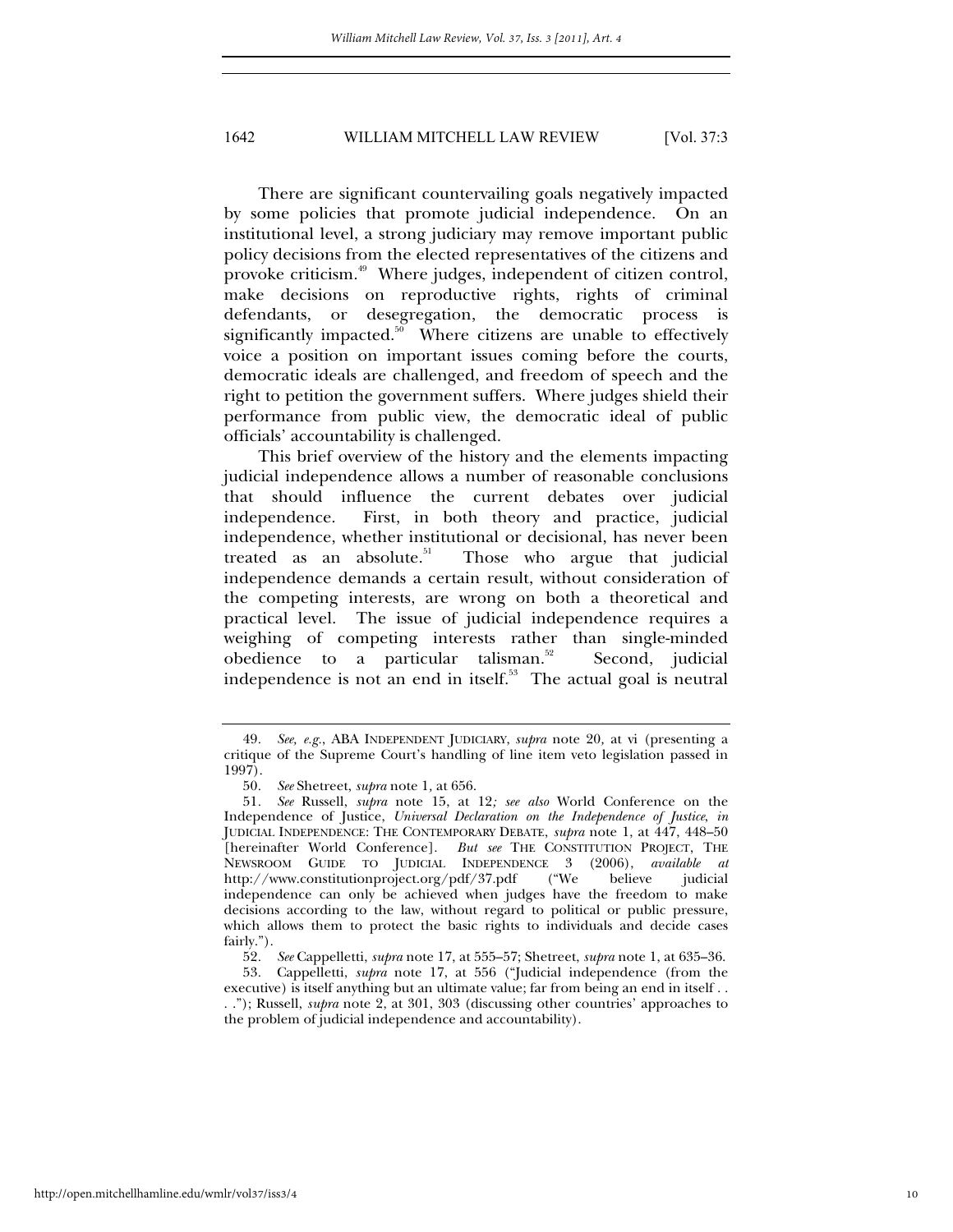decision-making.54 In considering any of the policies or programs that may relate to judicial independence, the most pertinent question is the impact on neutral decision-making. Third, as a corollary to this last point, the doctrine of judicial independence is for the benefit of the public and not for the benefit of judges. $55$ Arguments that a particular policy will make the judicial function more difficult for judges and thus undercut judicial independence are not rationally related to the ultimate goal of neutral decisions.

Fourth, the tools or policies to promote neutral decisionmaking are of different strengths, and the impact of different tools or policies on the competing goals vary considerably. For example, lifetime appointments do more to insulate a judge from both individual case and institutional pressure than any other device.<sup>56</sup> At the same time, lifetime appointments remove most aspects of democratic accountability and permit significant discretion unencumbered by a need to follow the popular will.<sup>57</sup> Finally, there is no way to measure the actual effect of many of the elements of judicial independence on the ultimate goal of neutral decisionmaking. We do not necessarily agree on what is a neutral decision, and the many variables impacting any judicial decision make measurement of neutrality impossible. Similarly, it is impossible to determine the negative impact of many of these policies on accountability or democratic decision-making. Logic will often tell us the probable impact of a policy, but it will give us little information of its magnitude. This doesn't mean we can avoid making judgments because in this area not making a judgment is to make a judgment. The status quo is not stationary. Both new laws and court decisions continually modify the authority and independence of judges. We should all recognize, however, that dogmatic certainty on this subject is inappropriate. In many aspects of this issue, neither history nor data provides clear answers.

<sup>54</sup>*. See* World Conference, *supra* note 51, at 12.

<sup>55</sup>*. See* Cappelletti, *supra* note 17, at 556.

<sup>56</sup>*. See* World Conference, *supra* note 51, at 14. *See generally* Carrington & Cramton, *supra* note 3, at 1108 (outlining the historical progression of managing judicial independence).

<sup>57</sup>*. See generally* Russell, *supra* note 15, at 5 (citing perspectives of various authors regarding the independence of judges and lawyers).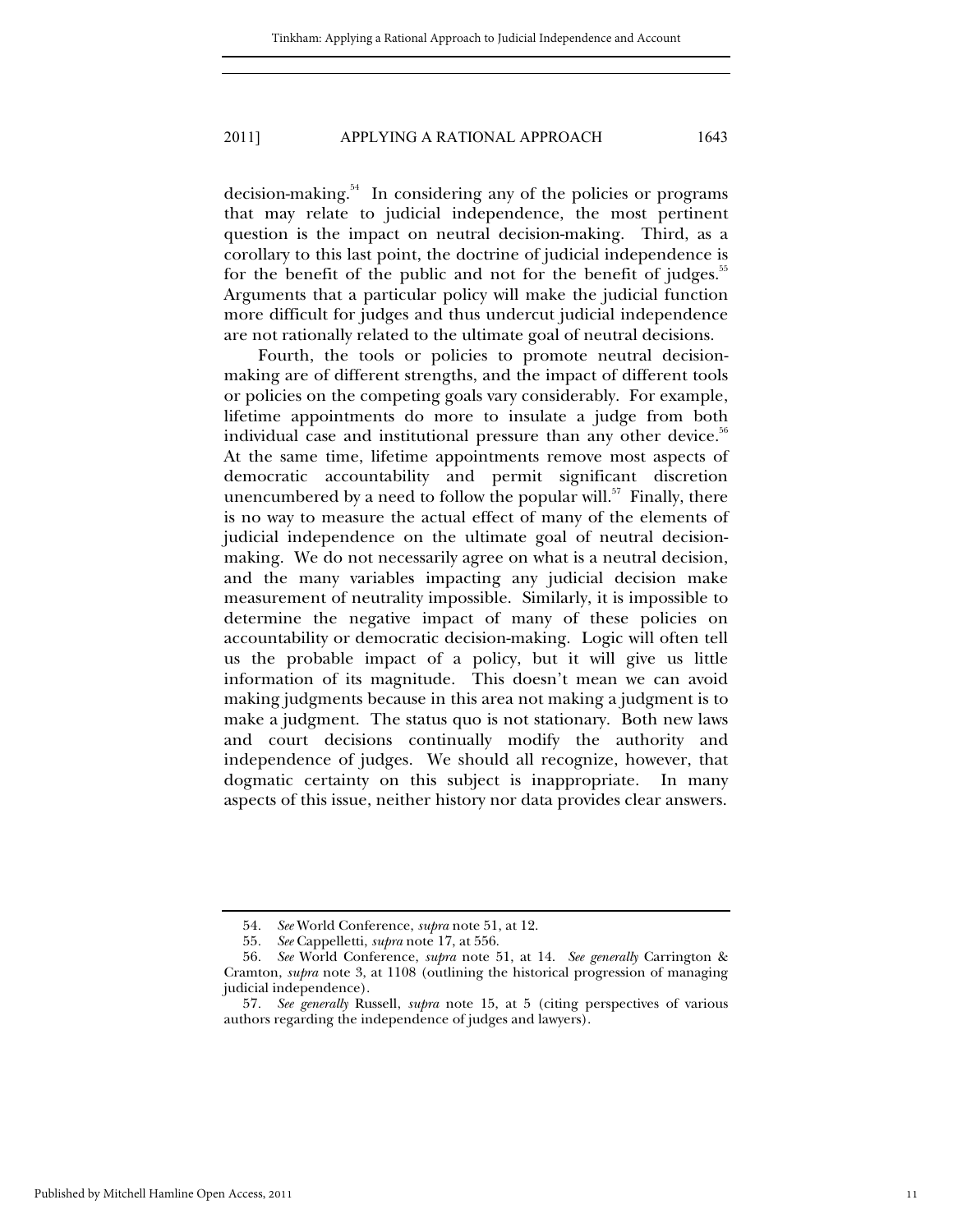# III. AN APPLICATION OF GENERALLY ACCEPTED PROPOSITIONS TO SEVERAL CONTEMPORARY ISSUES ALLOWS REASONABLE CONCLUSIONS

Having recognized the difficulty of making absolute judgments in this area, the five relatively uncontroversial points outlined above provide a basis for reasonable conclusions on some practices associated with judicial independence or neutral decision-making. First, consider some of the practices impacting individual litigants. The judicial codes and the rules of professional responsibility prohibit litigants and judges from having ex parte communications regarding the merits of cases before them.<sup>58</sup> These rules serve an important function in preserving neutral decision-making. The judge hears from the parties on all pertinent issues in the presence of all parties. The litigants can believe the judge is neutral and not subject to "influence" outside their presence. The rules do restrict freedom of speech and the right to petition, but the restriction is limited and reasonable. Other court rules guarantee the parties the opportunity to provide the court with all pertinent information and argument as long as those arguments are made available to all parties.

Judges enjoy absolute immunity from damage suits for any action taken even arguably within their jurisdiction. $60$  Clearly, this serves an important purpose in allowing judges to make fair and neutral decisions. If a judge is worried about one party or another bringing suit, it may impact the judge's decision. Certainly the threat of suit would create the perception that a judge could be influenced by the possibility of litigation and expense from suit. This immunity doctrine, however, runs counter to the notion of accountability. $61$  Some persons harmed by a judicial action will be without a remedy. Judicial immunity is broader than the qualified

<sup>58</sup>*.* MODEL CODE OF JUDICIAL CONDUCT Cannon 2.9 (2008); MODEL RULES OF PROF'L RESPONSIBILITY Cannon 7, DR 7-110(B) (2008).

<sup>59</sup>*. E.g.*, FED. R. CIV. P. 5(a)(1), 43(a).

<sup>60</sup>*. See, e.g.*, Stump v. Sparkman, 435 U.S. 349, 357 (1978) (stating that a defendant judge is only subject to liability "in the clear absence of any jurisdiction"). The facts of this case are particularly egregious. A 15-year-old was ordered to undergo a tubal ligation without prior notice or a subsequent opportunity to appeal. In fact, she wasn't told the nature of the medical procedure until long after the fact. *Id.* at 351. *See also* Bradley v. Fisher, 80 U.S. 335, 336 (1871).

 <sup>61.</sup> Cappelletti, *supra* note 17, at 554–56.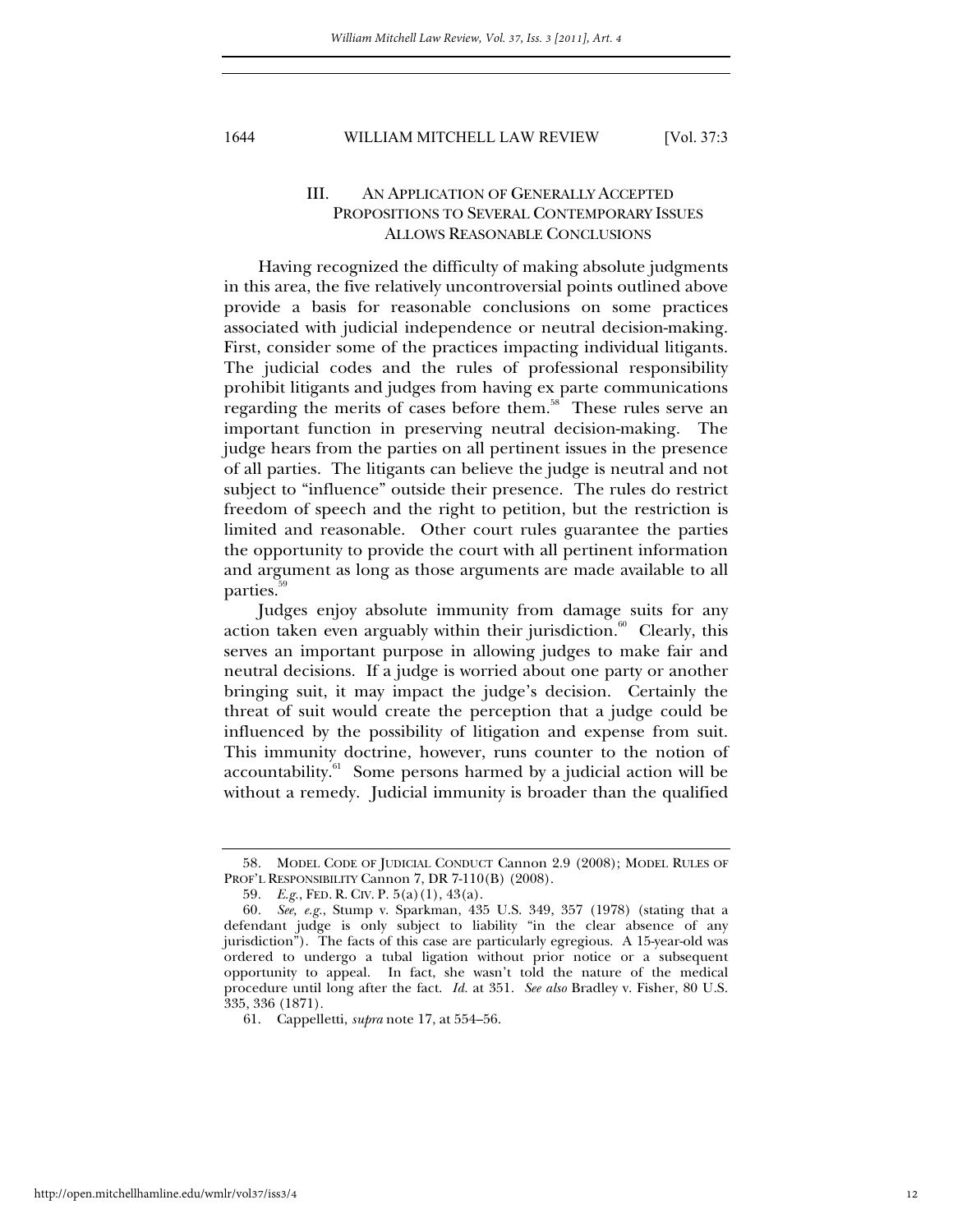immunity provided to most members of the executive branch.<sup>62</sup> Unfortunately, the doctrine is for the most part created by judges for the benefit of judges. While no man should be the judge of his own case, this particular doctrine is appropriate.<sup>63</sup> The harm to the decision-making process by suits against judges would be great. The time spent responding to such suits would interfere with performance of judicial duties. The negative impact on accountability is minimized by several well-established rules of judicial procedure. First, the appellate procedures that are nearly always available in our courts provide recourse for misapplication of the law and arbitrary conduct by lower courts. Second, the opportunity for adversarial presentation of facts and arguments most often prevents the worst excesses that can come from a purely one-sided presentation. While it is true that a few people are harmed by judicial immunity, and it is difficult to know how many, the relatively few reported cases or press accounts suggest the number is few. If we were to modify the rule to only provide qualified immunity to judges, we could expect regular suits, like we see against executive branch employees, testing whether the judge acted just negligently or in deliberate disregard of the law. $64$  The harm from such suits would outweigh the damage that may be done in the very few cases that might ultimately survive a qualified immunity standard.<sup>65</sup>

Financial relationships between judges and litigants present a more complicated factual picture but one that requires more stringent rules than we have at present. In federal courts, rules require litigants to disclose significant corporate ownership.<sup>66</sup> Federal judges disqualify themselves when they have a financial interest in a party that "could be substantially affected" by the matter. $57$  State court judges may also have investments in State court judges may also have investments in corporations that come before them. Many state court judges receive campaign contributions from attorneys, litigants, and potential litigants. The ABA Model Code of Conduct provides that

<sup>62</sup>*. See* Frank Way, *A Call for Limits to Judicial Immunity: Must Judges be Kings in Their Courts?*, 64 JUDICATURE 390, 396 (1981) (arguing for limits on judicial immunity).

<sup>63</sup>*. Id.* 

<sup>64</sup>*. See generally* Pullian v. Allen, 466 U.S. 522, 551–53 (1984) (discussing some of the limits of judicial immunity).

<sup>65</sup>*. See Stump*, 435 U.S. at 363–64; *Bradley*, 80 U.S. at 354.

 <sup>66.</sup> FED. R. CIV. P. 7.01.

 <sup>67. 28</sup> U.S.C. §§ 455(b)(4)–(5) (2006).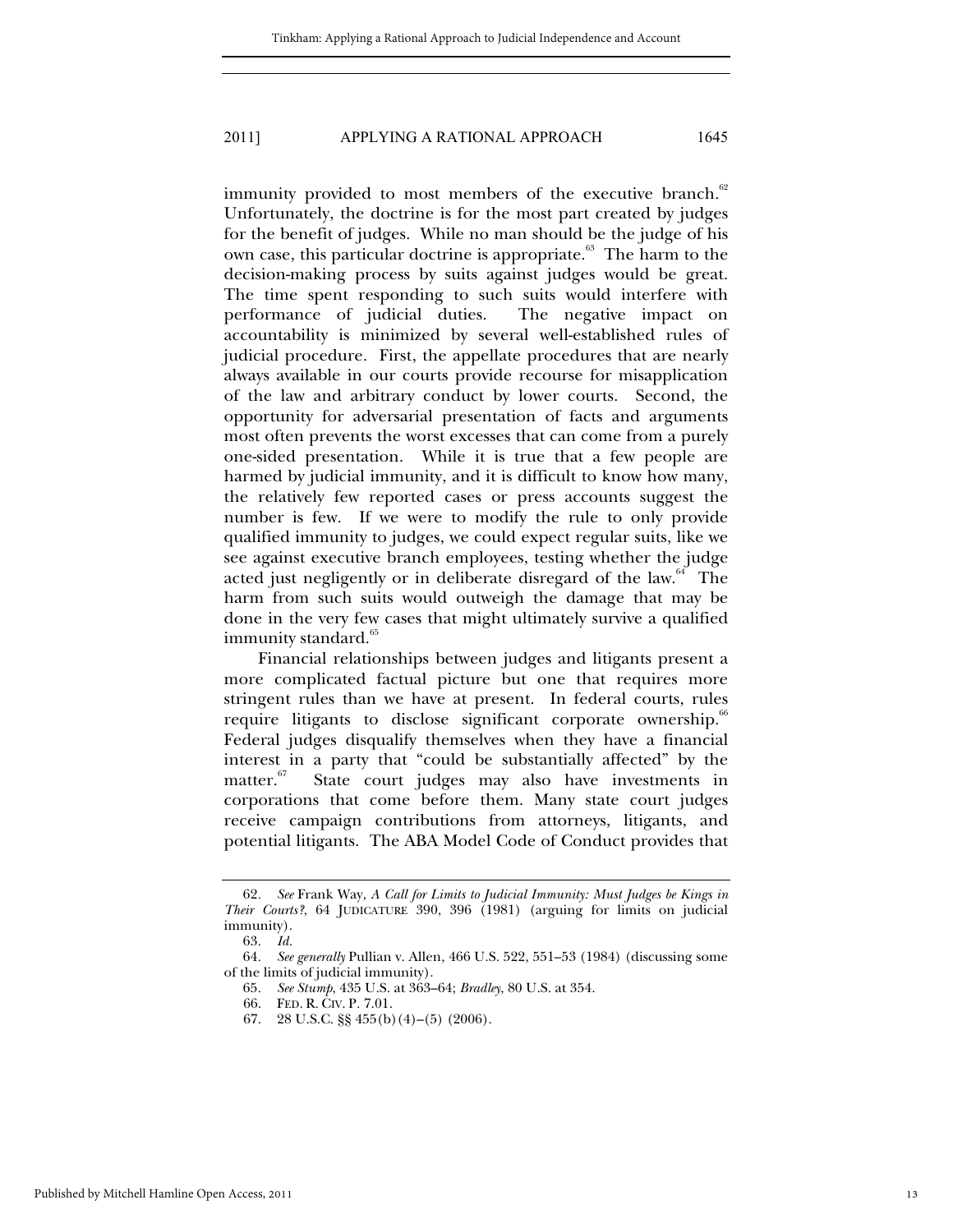a judge should self-disqualify when he or she has an economic interest in a party that is more than de minimis and may be affected by the outcome.<sup>68</sup> The model code also suggests that judges be disqualified when the judge knows a party or a party's lawyer has made a recent campaign contribution.<sup>69</sup> No trigger amount is suggested in this model rule. These proposed rules are not sufficiently clear and the campaign contribution provision has not been generally adopted by the states.<sup>70</sup> The United States Supreme Court recently held that where an owner of a corporation made contributions of over three million dollars to a state supreme court justice's campaign, due process required the justice recuse himself. $\frac{1}{1}$  The decision notes that states are free to adopt more restrictive measures.<sup>72</sup>

We all appreciate that a financial interest provides a strong incentive that influences behavior. Both the reality and appearance of neutral justice are adversely impacted where a judge has an economic interest in a party or has received any significant campaign contribution from a party or a party's attorney. It is inappropriate to ask judges to avoid any financial investments and we may not constitutionally prohibit campaign contributions by lawyers and potential parties. However, we can require judges to recuse themselves when they or their immediate family have a financial interest in a party or they received more than a de minimis (say one hundred dollars) campaign contribution toward their last election campaign from a party, an attorney, or a single interest advocacy group appearing before them. By requiring disqualification for any material economic interest, we can preserve the benefits of both judicial neutrality and freedom of speech in campaigns. The seriousness of the impact on the reality and appearance of neutrality caused by a judge's conflicting financial interests requires clear rules prohibiting these obvious conflicts. The minor difficulty of finding alternate judges when there is a recusal is not significant compared to the negative impact of

<sup>68.</sup> MODEL CODE OF JUDICIAL CONDUCT Canon 2.11A(3) (2008).<br>69. Id. at Canon 2.11A(4).

*Id.* at Canon 2.11A(4).

<sup>70</sup>*. See* Bert Brandenburg, *Inevitable, Flexible, Expandable* Caperton*?*, 33 SEATTLE U. L. REV. 617, 624 (2010) (exploring the implications of *Caperton v. Massey*, 129 S. Ct. 2252 (2009), which involved a Virginia Supreme Court justice who refused to recuse himself from a case despite receiving the majority of his election campaign funds from one of the litigants).

 <sup>71.</sup> Caperton v. A.T. Massey Coal Co., 129 S. Ct. 2252, 2266–67 (2009).

<sup>72</sup>*. Id.*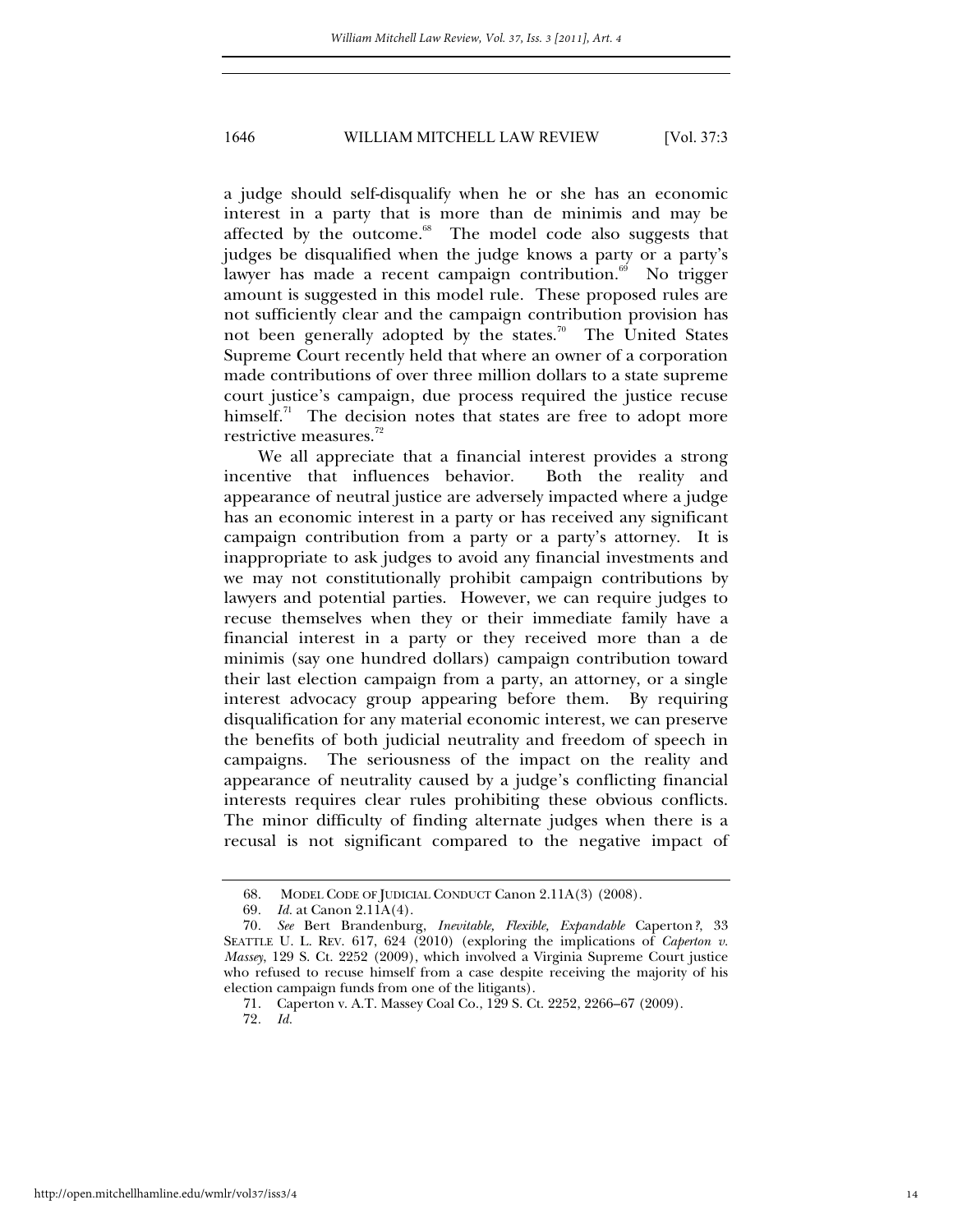allowing judges with economic interests to decide cases. The inconvenience or annoyance to the judge in keeping track of economic conflicts does not approach the damage to the fact and appearance of neutrality caused by significant economic conflicts.

Occasionally the claim is made that criticism by litigants or their attorneys impinges on judicial independence.<sup>73</sup> We should reject this suggestion. It is the essence of freedom of speech to be able to comment on the actions of government officials.<sup>74</sup> The Model Code of Professional Conduct permits criticism of judicial conduct as long as it is not knowingly false or reckless regarding the integrity or qualifications of a judge.<sup>75</sup> After a case is concluded, critical comment is highly unlikely to impact the outcome. Judges should be open to criticism.<sup>76</sup> Some criticism may serve to improve performance. While some argue that judges should only be subject to "fair" criticism, the fact is we will not all agree on what is "fair."<sup>77</sup> Rather than regulate criticism by its fairness, all discussion should be permitted and the public can sort out what is correct. Even critical public comment during a proceeding by a party, while most likely ill-advised, should not be considered an improper intrusion on judicial independence.<sup>78</sup> If the comment is seen or heard by the judge, it can be brought to the attention of all parties for appropriate response. The adversary system can function effectively and freedom of speech is preserved.<sup>79</sup>

There are a number of issues related to judicial independence that impact the public, beyond solely the litigants. The resolution of some of these issues is also aided by a full understanding of the purposes of judicial independence and an analysis of the particular issue in light of competing goals. Courts have available, or could have available, a myriad of statistics on judicial performance. Straightforward information on judicial workload and attendance is significant to an evaluation of judicial performance. The number or percentage of appeals, affirmances, and reversals is relevant to

<sup>73</sup>*. See* ABA INDEPENDENT JUDICIARY, *supra* note 20 at 19–20.

<sup>74</sup>*. See generally* New York Times Co. v. Sullivan, 376 U.S. 254 (1964) (noting the importance of providing safeguards for freedom of speech and freedom of the press in a defamation case brought by a public official against critics of his official conduct).

<sup>75</sup>*.* MODEL CODE OF PROF'L RESPONSIBILITY DR 8-102(B) (2008).

<sup>76</sup>*. See* Shetreet, *supra* note 1, at 656.

<sup>77</sup>*. See id.* 

<sup>78</sup>*. See* Russell, *supra* note 15, at 21–22.

<sup>79</sup>*. See* ABA INDEPENDENT JUDICIARY, *supra* note 20, at i, vi (noting that judicial independence should not be used to stifle criticism of judicial conduct).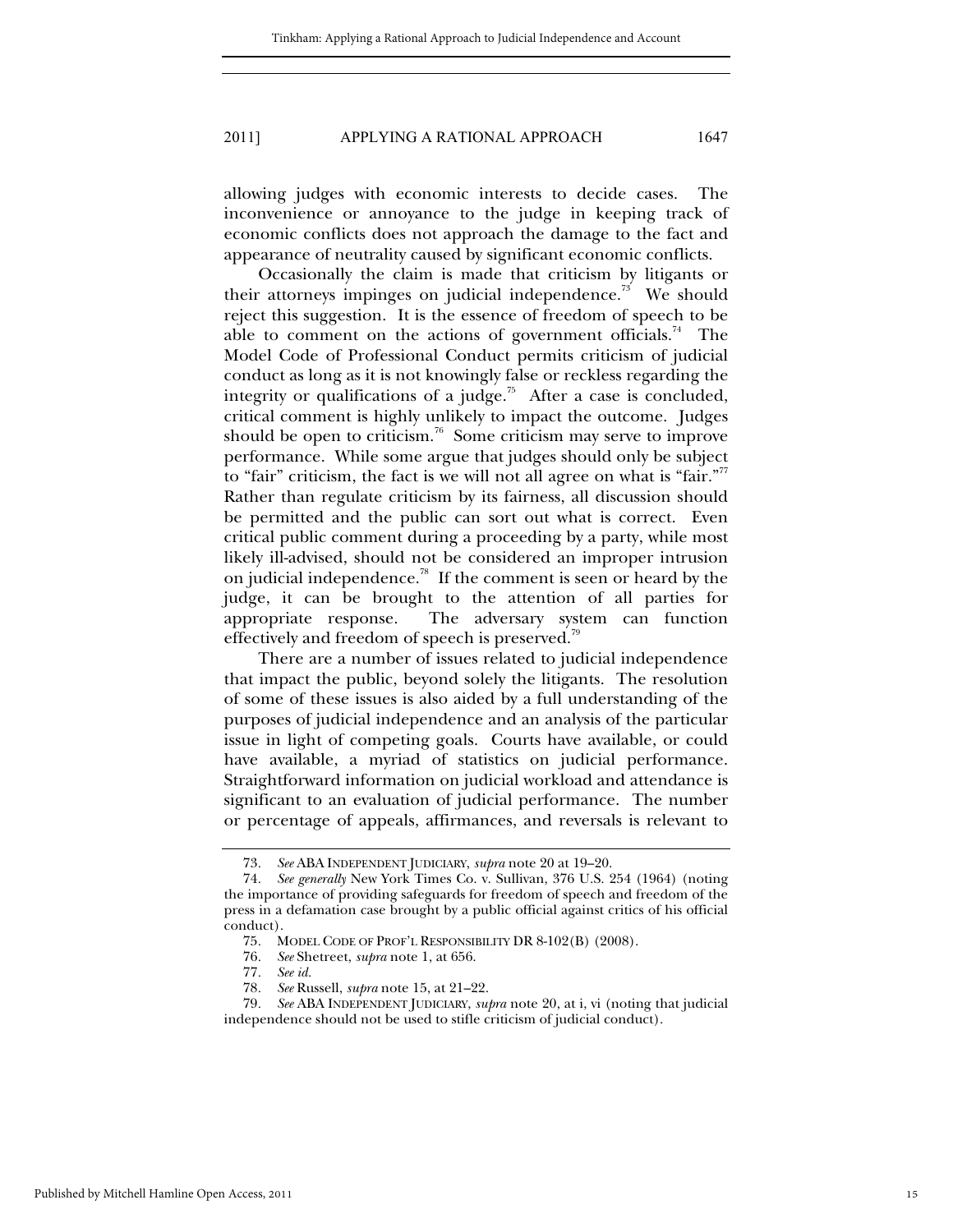an evaluation of a judge's willingness and ability to follow the law. Recusals or party removals may provide useful information on a judge's ability or fairness as perceived by litigating parties. Surprisingly, much of this information is often difficult to obtain. The argument for withholding this information is very weak. The data may be subject to misinterpretation, as is most data, but the court or judge will have the opportunity to provide an accurate interpretation.

On the other hand, this data is clearly relevant in assessing performance. While the data may suggest a judge is doing a good or poor job, it is highly unlikely to bear on the merits of any future decision. The data may be embarrassing to a particular judge, but the purpose of judicial independence is not served by avoiding embarrassment of particular judges. To foster democratic accountability of judges, the public dissemination of performance data is critical. Whether judges are appointed or elected, the public should have good information on the performance of important public officials. The argument that the data may be misunderstood by the public is inconsistent with democratic principles. The federal government and most states have "freedom of information" acts which grant citizen access to most executive data.80 There is a need for established mechanisms to disseminate information on judicial performance.

Many of the same arguments relate to the more explosive issue of judicial evaluation.<sup>81</sup> While some judges have been supportive of judicial evaluation, many have opposed these programs claiming they will interfere with judicial independence or will not be properly understood by the public. $82$  Evaluation programs have sought information from people with experience before the judge: parties, lawyers, or court personnel. The best evaluation programs ask about the judge's work habits, knowledge of the law, treatment of litigants, and perceived fairness. Most professionals, including doctors and lawyers, are constantly evaluated. Judges should accept

<sup>80</sup>*. E.g.,* Freedom of Information Act, 5 U.S.C. § 552 (2006); MINN. STAT. §§ 13.01–13.90 (2008).

<sup>81</sup>*. See* David C. Brody, *The Use of Judicial Performance Evaluation to Enhance Judicial Accountability, Judicial Independence, and Public Trust*, 86 DENV. U. L. REV. 115, 155–56 (2008) (summarizing the importance of judicial performance evaluations).

<sup>82</sup>*. See* Russell, *supra* note 15, at 19; Richard B. Hoffman & Frank P. Cihlar, *Judicial Independence: Can It Be Without Article III?*, 46 MERCER L. REV. 863, 879–80 (1995) (discussing the history and impacts of judicial performance evaluation).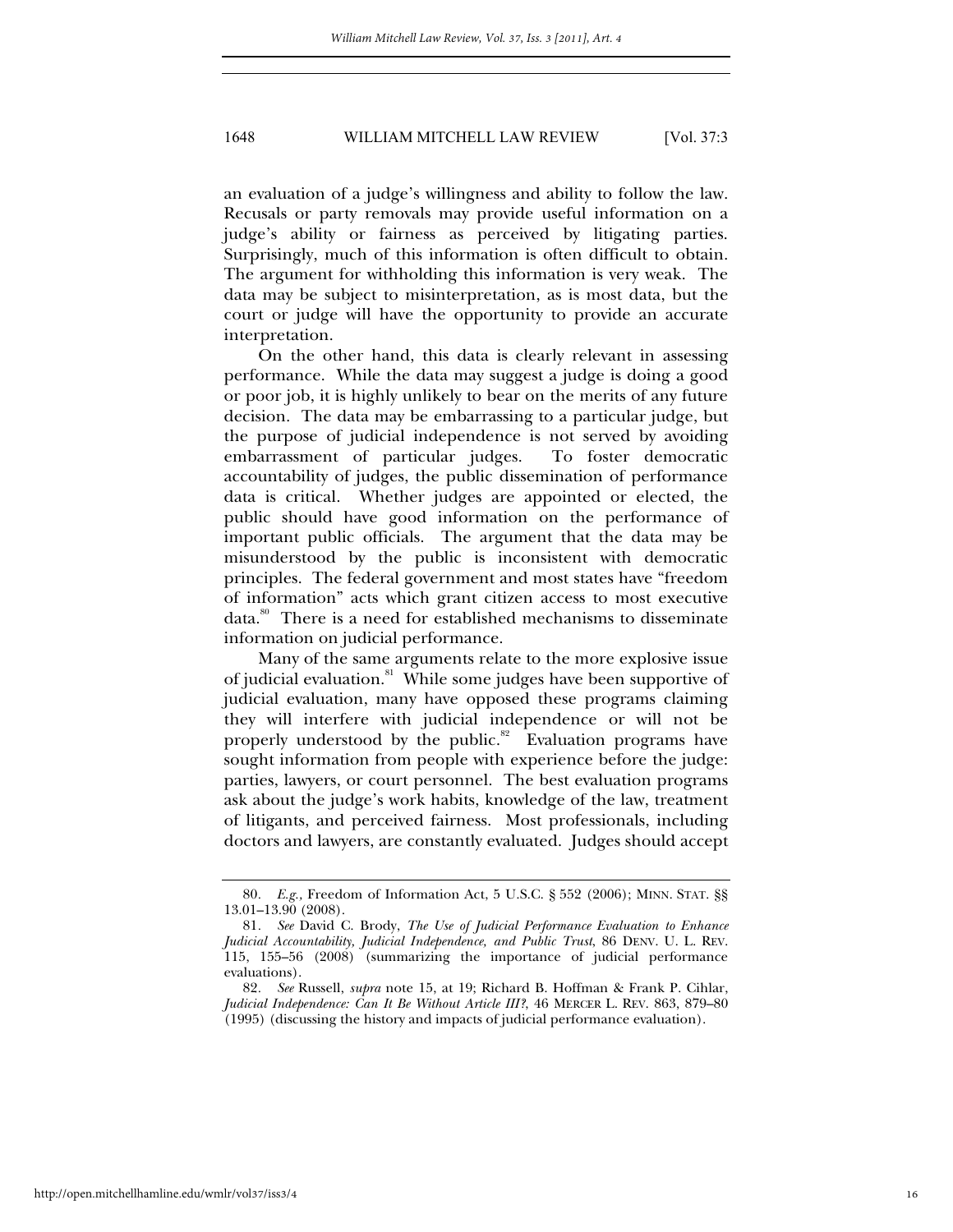evaluation programs as a reasonable aspect of judicial accountability. There is no better method available to provide the public with information on judicial performance. The impact of public access to this information will reward some judges by highlighting their superior performance. Others may feel threatened for fear of a poor evaluation or embarrassed by the public release of bad marks. However, there is no rational basis to suggest good or bad evaluation results will impact the merits of a subsequent decision. $83$  The results may cause the judge to reflect on his or her diligence, fairness, and preparation, but that is for the public good. Democratic accountability is promoted by the availability of evaluation data on judicial performance. $84$  There is no reasonable basis to argue that public evaluation will significantly impact neutral decision-making.

Where judges are elected, performance data, such as evaluation results, is critical to an informed electorate.<sup>85</sup> Some judges and lawyers complain that voters are uninformed in judicial elections.<sup>86</sup> It is the courts and lawyers who fail to provide pertinent data that would inform the public. As lawyers and judges, we have the means to provide the data on which the public could make more meaningful choices in judicial elections.

A judge with good evaluations is unlikely to be opposed in the next election, while one with poor evaluations is more likely to be opposed. The judge drawing an opponent may be inconvenienced, but the process promotes public accountability and a meaningful democratic election process. Where judges are selected for life, as in the federal system, meaningful public evaluation is totally absent, but very necessary. A lifetime judicial appointment is clearly the most powerful available tool promoting judicial independence.<sup>87</sup> At the same time, it has a negative impact on the goals of accountability and democratic responsiveness. Beyond appeals, an

<sup>83</sup>*. See* Russell, *supra* note 15, at 19 (discussing the use of public complaints, reprimands, and "sensitivity training" as part of an evaluative process, but noting that judicial independence can be retained throughout such procedures).

<sup>84</sup>*. See id.*

<sup>85</sup>*.* William R. Anderson, *Judicial Selection in Washington–Taking Elections Seriously*, 33 SEATTLE U. L. REV. 605, 612 (2010) (discussing the need for inclusion of performance and other data to empower a meaningful election process for judges); Brody, *supra* note 81, at 118.

<sup>86</sup>*. See* BONNEAU & HALL, *supra* note 9*,* at 2.

<sup>87</sup>*. See* THE FEDERALIST No. 78 (Alexander Hamilton); *cf.* Carrington & Cramton, *supra* note 3, at 1108–09 (discussing the use of removal and disciplinary proceedings to enhance accountability).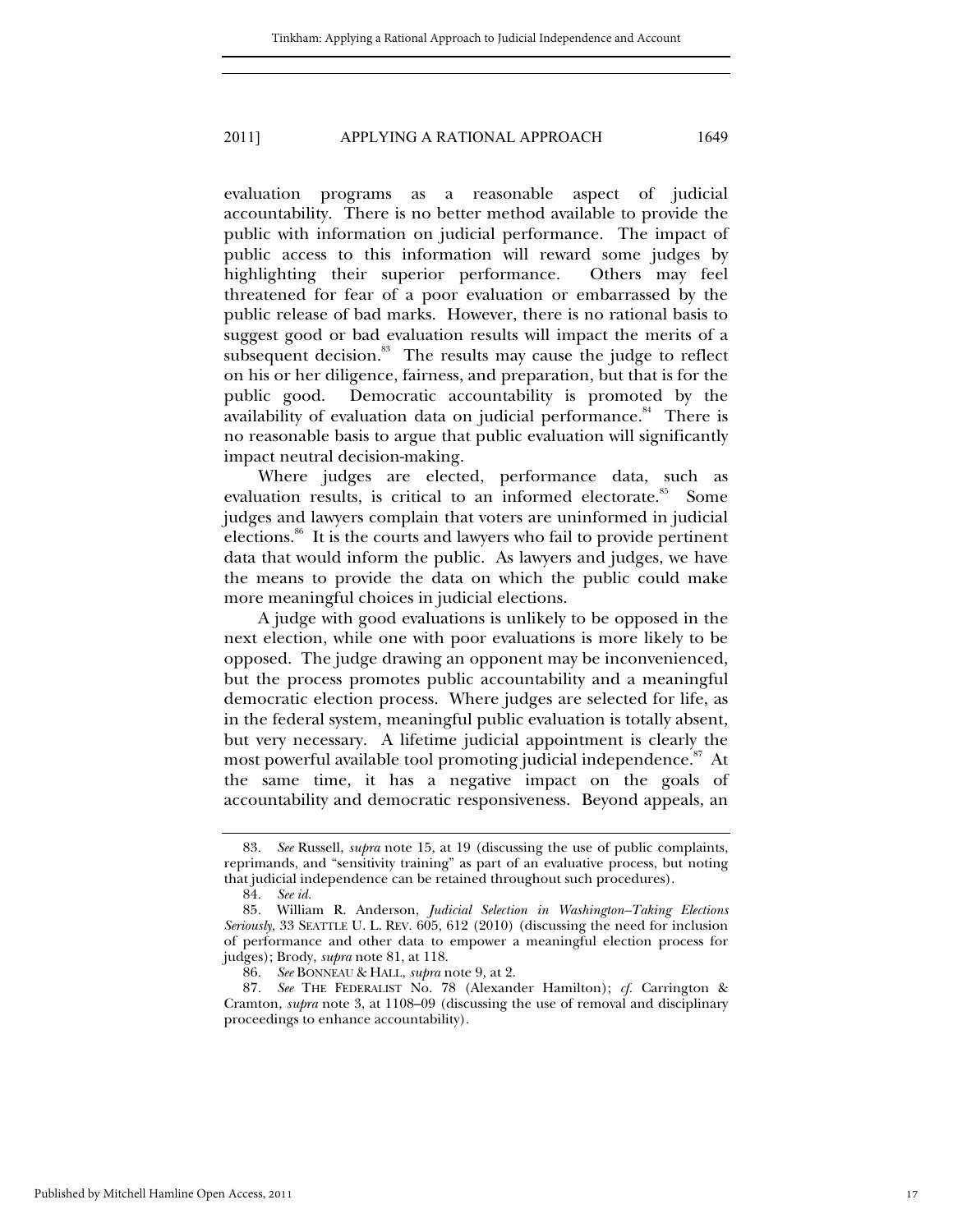occasional media story, or a litigant's comments, there are few restraints—other than self-restraint—on the discretion and behavior of those with lifetime appointments.<sup>88</sup> Public judicial evaluation of judges with lifetime appointments will have little impact on the merits of decisions by someone so insulated from negative consequences. It can advance the goals of democratic accountability by providing some public consequences for the best or worst judicial behavior. It can also provide encouragement for more positive judicial behavior.

The increasing presence of citizen advocacy groups in our courtrooms has led to negative comments from some judges. These groups range from better government coalitions to groups stridently advocating particular case outcomes. Whether it is the League of Women Voters or Mothers Against Drunk Driving (MADD), these groups operate on well-traveled roads protected by First Amendment rights of freedom of speech and petition. Those critical of organized public advocacy argue that the presence of these groups in the courtroom and their public comments will influence the judge and thus impact judicial neutrality. This situation brings into sharper focus competing goals because the very purpose of the group activity may be to influence judicial action. These groups are often seeking to impact both the manner of judicial performance and the case outcome. But consider the importance of the competing values and the actual impact of the activity on those values. These First Amendment rights are among our most cherished. What does it say about our judicial system if we forbid citizens to have a voice that can be heard? The impact on judicial neutrality from accepting these groups in our courtrooms is not nearly as severe as barring constitutionally protected conduct. Comment from these groups is very public and the litigants have a full opportunity to respond to it.

Finally, these citizens groups do not have a strong negative impact on judicial neutrality. First, many of these groups focus on the quality of performance rather than the outcome, so there is little impact from their activities on the merits of the decision.<sup>89</sup>

<sup>88</sup>*. See* Gordon Bermant & Russell R. Wheeler, *Federal Judges and the Judicial Branch: Their Independence and Accountability*, 46 MERCER L. REV. 835, 843 n.33 (1995) (showing the effects of the Judicial Councils Reform and Judicial Conduct and Disability Act of 1980 on judicial independence; suggesting that there are little or no repercussions, in most cases, upon the filing of a judicial complaint).

<sup>89</sup>*. See, e.g.*, League of Women Voters, About the League, http://www.lwv.org /AM/Template.cfm?Section=About\_Us (last visited Jan. 20, 2011) (explaining that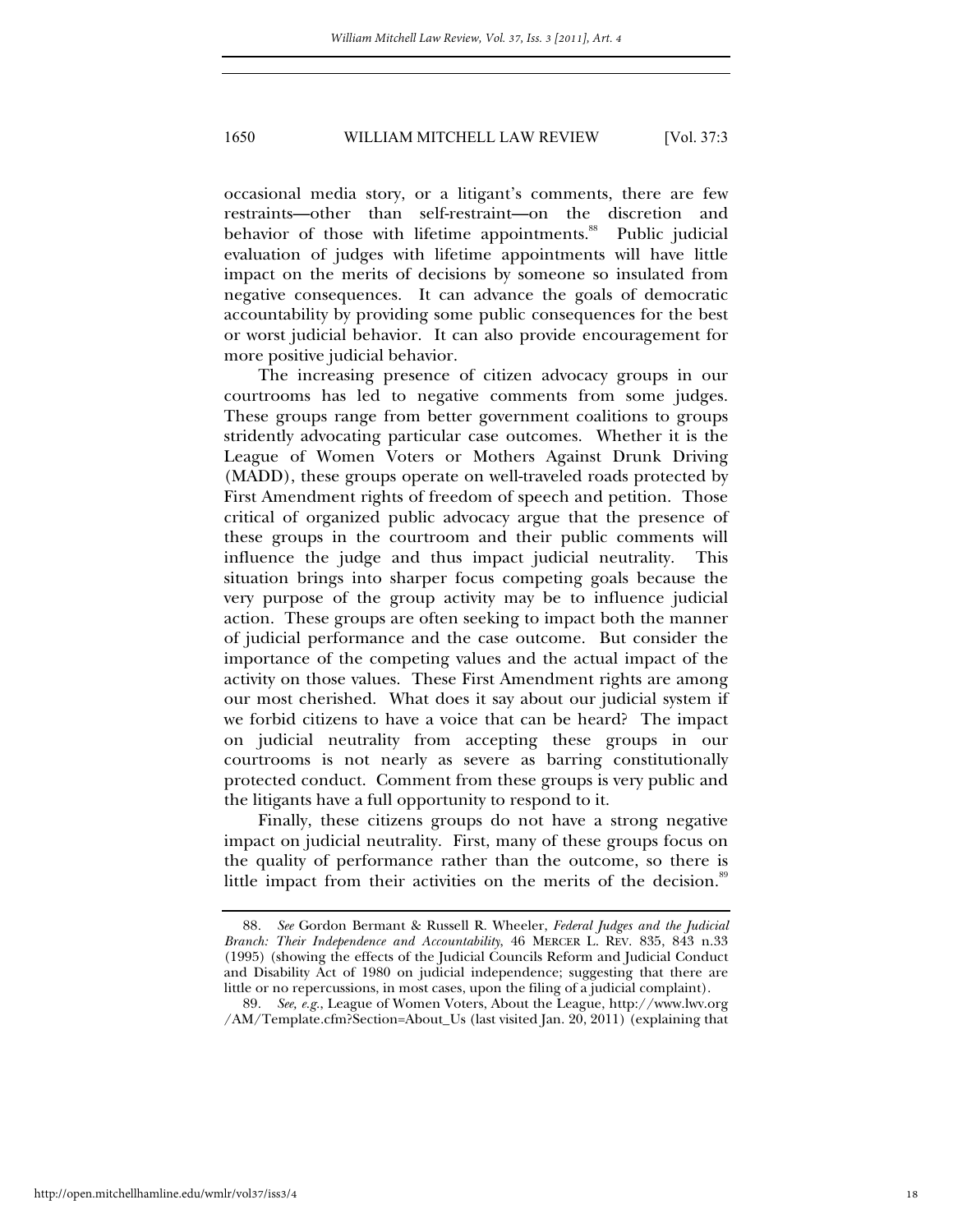Second, other groups focus on relatively broad but important societal issues—e.g., the incarceration rate for drunk drivers, the allowance of abortion, or the treatment of victims or perpetrators of domestic violence.<sup>90</sup> Simply by deciding cases, any judge whose responsibility includes these matters will have a developed view of the appropriate policy, and the judge will apply that view to the individual facts of the next case. The petitioning group often seeks to change that judicial view and have the judge adopt a different policy. In this regard, the judge is no more neutral at the policy level than is the petitioning group. For the goal of neutrality, there is little benefit to be obtained by restricting these petitioning activities; however, the restrictions would be a huge loss to democratic goals.

The potential of cameras in the courtroom sometimes provokes the response that their presence will impact judicial independence. Certainly other arguments are made as well, including those that it will harm witnesses or jurors, be inconvenient, or further sensationalize the more emotional cases. Focus on only the judicial independence argument demonstrates that it can provide little support for those opposing cameras in the court. The camera reveals courtroom conduct. It rarely shows results, but when it does, the revelation of the result is hardly more than would be apparent on the evening news or the morning paper. However, for the truly interested citizen, the camera will show how the system and its participants actually worked—or did not work. If we accept the principle that an informed citizenry is important to our democracy, then cameras in the courtroom are significant in achieving this important goal. $91$  The quality of our judicial procedures is important and there is no better way—or perhaps, no other way—to display it to the public than cameras in the courtroom.

Published by Mitchell Hamline Open Access, 2011

the League attempts to "influence policy through advocacy" in a nonpartisan manner and noting that its basic purpose is to "make democracy work for all citizens," thereby suggesting that a predetermined outcome is not the ultimate goal).

<sup>90</sup>*. See, e.g.*, MADD, Mission Statement, http://www.madd.org/about-us /mission/ (last visited Jan. 20, 2011) ("The mission of Mothers Against Drunk Driving is to stop drunk driving, support the victims of this violent crime and prevent underage drinking.").

<sup>91</sup>*. See* Steven Brill, *Courtroom Cameras*, 72 NOTRE DAME L. REV*.* 1181, 1192 (1997).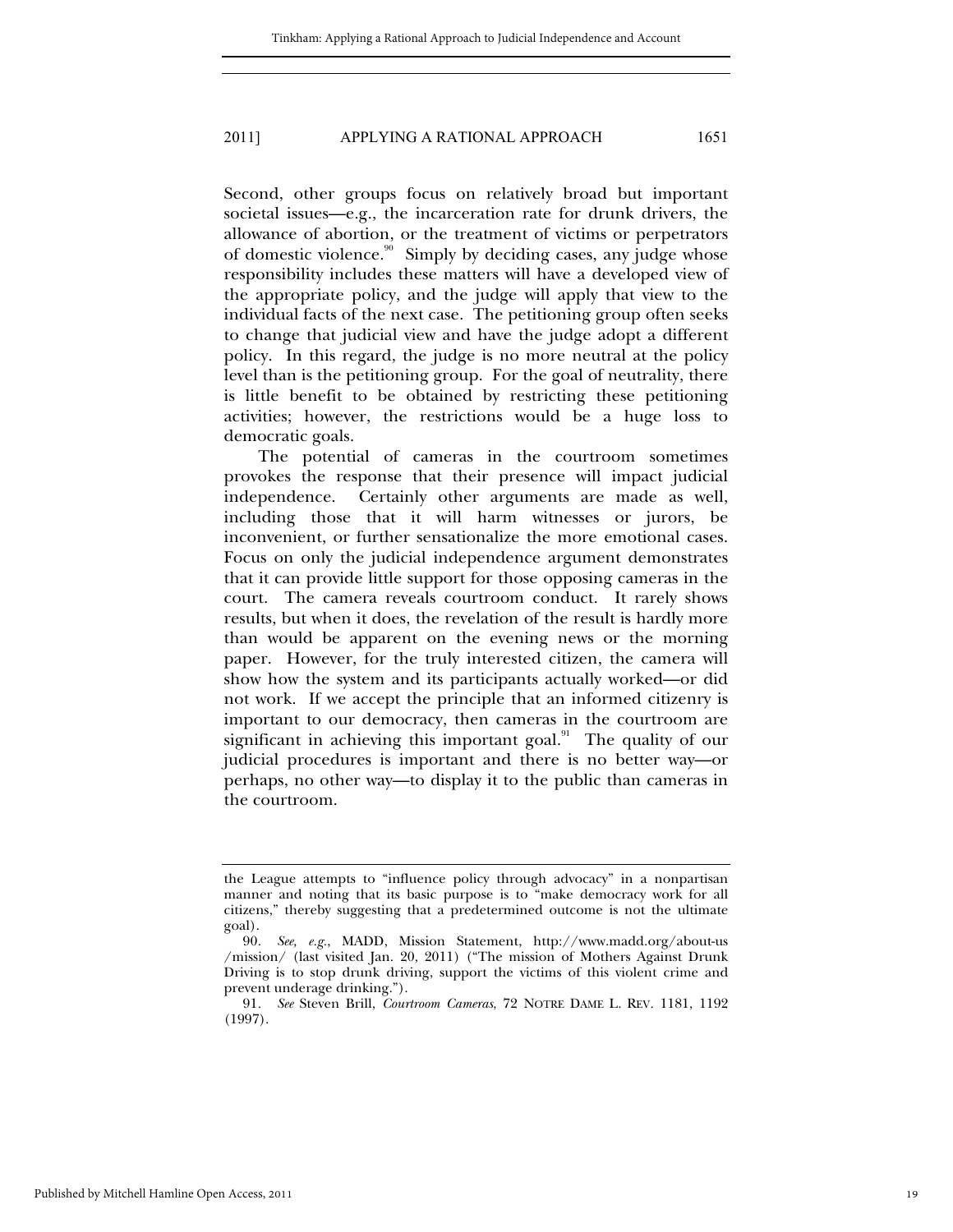# IV. THE PRACTICAL LIMITS ON THE CONCEPTS OF JUDICIAL INDEPENDENCE AND ACCOUNTABILITY HAVE A BEARING ON OTHER CONTEMPORARY ISSUES

The very notion of judicial neutrality is far from straightforward. The image that a judge comes to an individual case without a pre-formed opinion is strikingly naïve. Any judge who had a prior opportunity to hear a similar matter has certainly formed opinions about issues such as abortion, the general rate of incarceration, and many other similar issues. Judges are exposed daily to opinions on issues from television, newspapers, law review articles, and friends.<sup>92</sup> To pretend that judges or potential judges are neutral on these kinds of issues, so that judicial independence must be adjusted to protect this presumed neutrality, is to distort the need for and importance of the principle of judicial independence.

The days when one could argue that the process of judging was to apply clear law to apparent and undisputed facts are long gone.<sup>93</sup> With regard to the law, we know that on the appellate levels there are often majority and dissenting opinions. The judges disagree on what the law is or ought to be. We often are able to identify liberal and conservative judges who bring a pre-formed political view to the process, resulting in different judgments on individual cases. In the continuing litigation over the constitutionality of the recent healthcare legislation, public comment notes that two federal district court judges appointed by Democrats have held the law constitutional while two appointed by Republicans have held it unconstitutional. $94$  It should be no surprise that presidents and governors often appoint persons of their own party to important judicial positions.<sup>95</sup> These politicians know that the political views of their appointees are likely to influence their decisions in important cases.<sup>96</sup> Interest groups, political groups, and ethnic groups all strive mightily to have persons of like minds or backgrounds appointed to the courts. They know that decisions from members of their group are likely to

<sup>92</sup>*.* Russell, *supra* note 15, at 12 (noting the various influences that constantly impact a judge, including legal scholars and colleagues, and the fact that they cannot all be avoided).

<sup>93</sup>*. See* Abraham, *supra* note 5, at 33–34; Cappelletti, *supra* note 17, at 572–73.

<sup>94</sup>*. Dead or Alive*, THE ECONOMIST, Feb. 5, 2011, at 37.

<sup>95</sup>*. See* Russell, *supra* note 15, at 16.

 <sup>96.</sup> BONNEAU & HALL, *supra* note 9, at 14.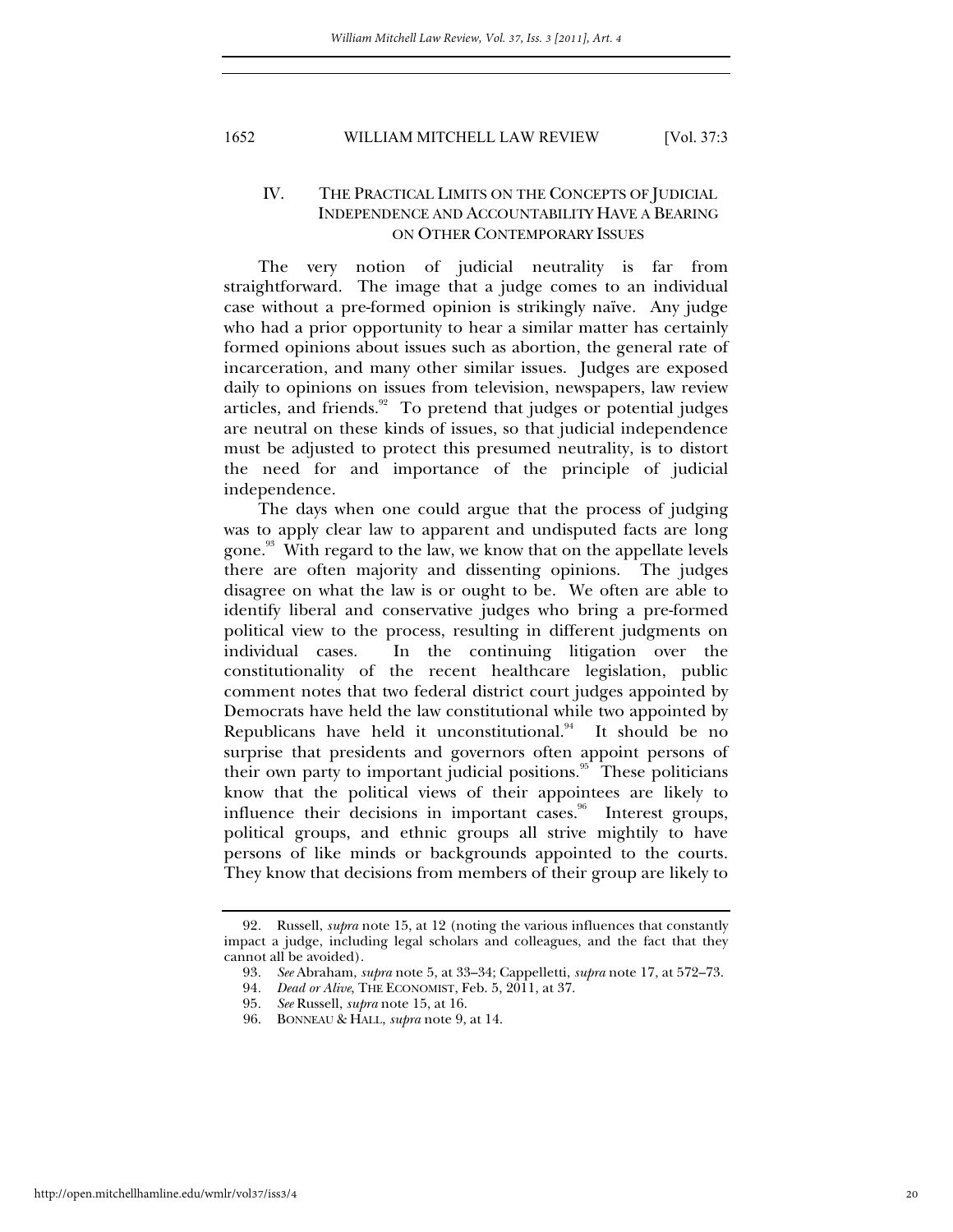reflect the group's interest and values. Savvy lawyers, when given the opportunity to choose or remove a judge, will identify judges who side with the prosecution, the criminal defendant, the injured plaintiff, or the corporate defendant, and act accordingly.

Disputed facts are also not subject to one neutral interpretation. Even where a judge has not formed a settled judgment on a matter of policy, the judge's background will influence each factual decision. While we have many shared influences with different social, ethnic, religious and education backgrounds, we also have different influences that will impact our judgments about particular litigants and fact situations. $\frac{97}{10}$  In many cases there is not a single neutral factual outcome on which we can all agree. The law has developed a nearly universal principle of appellate review that recognizes this phenomenon: we review a trial judge's findings of fact to determine whether they are clearly erroneous.<sup>98</sup> In other words, we recognize that there is a range of outcomes in a contested case dependent on which witness is believed or which piece of evidence is given the most emphasis. Our backgrounds, and at times our ideology, will influence these choices.

This does not mean the goal of neutrality is unimportant. The goal is worthwhile because there is a need for litigants to have confidence in our dispute resolution system. Most judges will strive to be impartial and render fair and neutral decisions. We must judges making purely political judgments or fact-finding based on personal bias. The goal of neutrality keeps our system viable as one that is generally perceived to reach fair results. It is no surprise that among all of our institutions, the courts have historically been regarded by the public as having the greatest credibility. A goal that is ultimately unattainable is still worth pursuing for the good it achieves. Nevertheless, in evaluating the need for judicial independence we should not assume that providing all of the available protections will result in either non-political lawmaking or unbiased fact-finding. We are likely to need mechanisms that restrain both lawmaking and biased fact-finding even if those mechanisms modestly constrain judicial independence.

<sup>97</sup>*. Id.* at 2.

<sup>98</sup>*.* FREER, *supra* note 40, at 806–07; James Zagel & Adam Winkler, *The Independence of Judges*, 46 MERCER L. REV. 795, 804–05 (1995).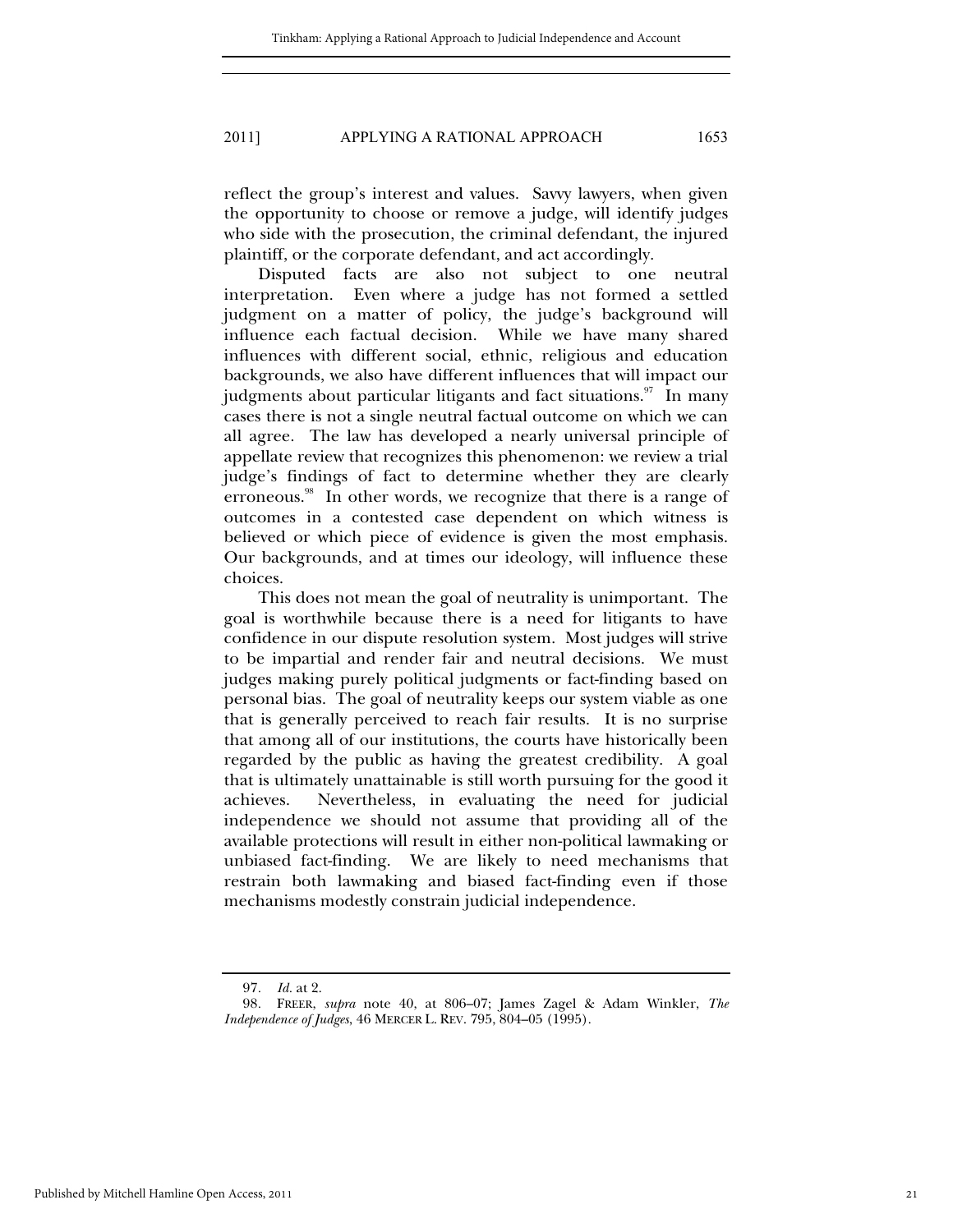A corollary to this point is the fact that some judges are more willing or able to control personal or political inclinations than others. Many judges ardently seek to repress their own views and treat litigants truly as equals.<sup>99</sup> However, other judges, both at the trial and appellate levels, rejoice in their personal worldview and seek to impose it on all who come before them. For this latter group, we cannot assume neutral behavior and we must have systems that will restrain such behavior even if it impinges on judicial independence.

The fact that there are political decisions, neutral decisions, biased findings, fair findings, judges who strive toward neutrality, and others who don't, cannot be disputed. However, we will not agree on the degree of politics, bias, or neutrality operating in our system. There is no way to measure these tendencies since we will not all agree on what constitutes a neutral decision versus a biased or political one. We can move toward a rational analysis by recognizing that the goal of neutrality is unattainable and a system needs other devices to assure fair results. A system that allowed complete independence would not restrain those who would fully exercise their own personal or political views in making decisions. While absolute independence is inappropriate, there is little consensus on the best ways to effectively constrain its negative effects while preserving its most important attributes—actual and perceived neutrality.<sup>100</sup>

If neutrality is a goal, and difficult to define, then so is accountability. What do we ask judges to be accountable for? Who is to determine whether judges have achieved adequate neutrality? And what do we do about any conclusions? Again, there are some aspects of accountability that are relatively clear and allow reasonable conclusions. A judge should be accountable for a reasonable work effort. Statistics should be made available from which that determination can be made. Although we may differ on the boundaries of a reasonable effort, agreement can be expected on outliers. The judicial code provides a basis to hold judges accountable and can reasonably result in private discipline or public reprimand. Evaluations by lawyers and litigants, when directed at the more objective aspects of performance rather than

 <sup>99.</sup> Cox, *supra* note 6, at 583–84.

<sup>100</sup>*. See, e.g.*, Irving R. Kaufman, *The Essence of Judicial Independence*, 80 COLUM. L. REV. 671, 671–72 (1980) (opposing even modest disciplinary procedures for federal courts).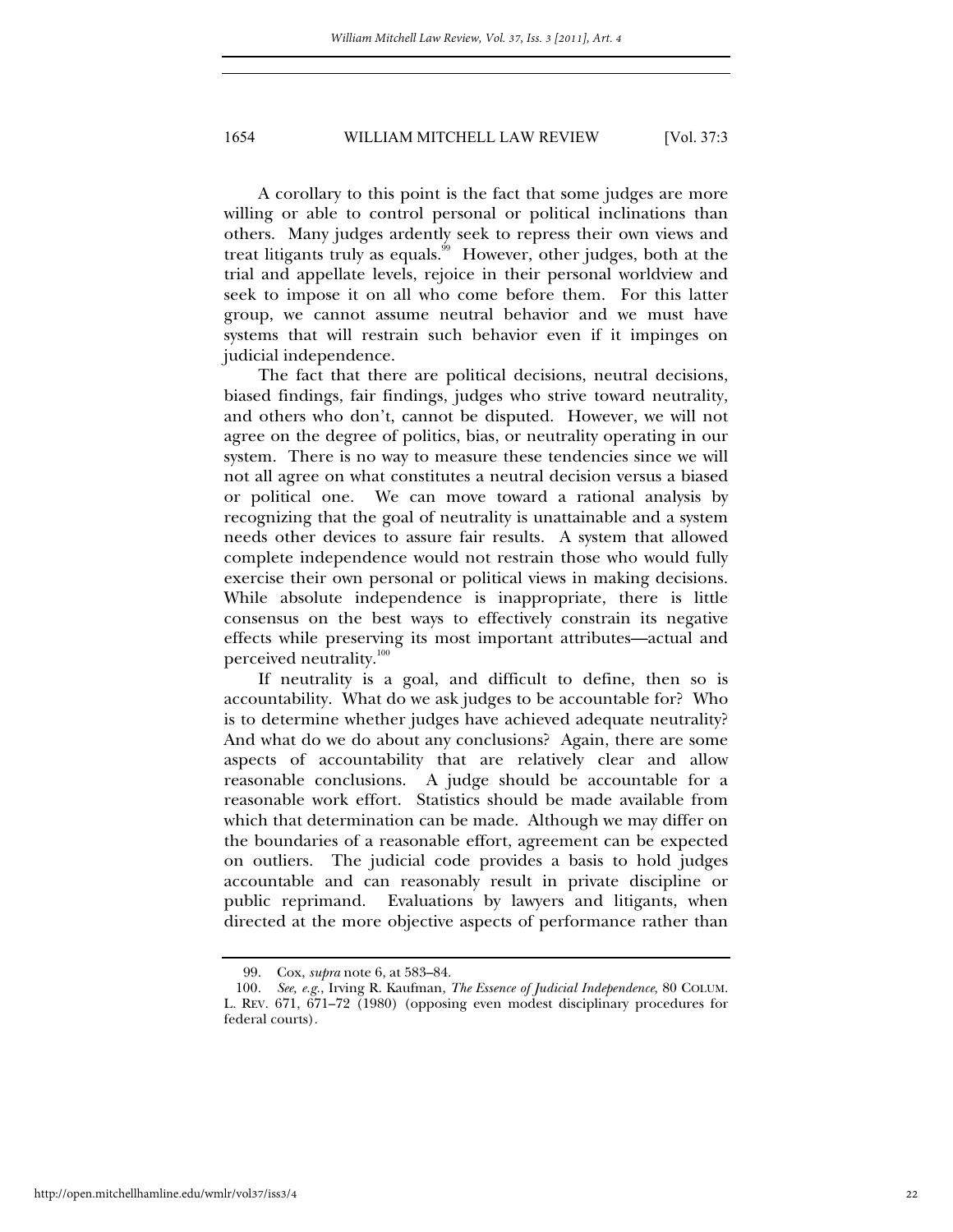merits, provide reasonable information for accountability.

Other aspects of the quality of a judge's performance are much more difficult to measure. The issue of "quality" in decisions often shades into discussions of "activism" and the politics of decisions. Certainly for judges whose decisions are regularly reversed on appeal as contrary to law or arbitrary, it is reasonable to make a judgment about the quality of judicial performance. The extent to which the politics of decisions should be a part of an accounting is far more controversial. On the one hand, we ask judges as a part of a commitment to neutrality to put politics aside. As part of an accounting, there ought to be a way to assess whether a judge has lived up to that commitment. On the other hand, we know that many decisions involve a political aspect. To hold a judge accountable in those situations will impinge on judicial independence. In a reasonable attempt to hold judges accountable, we should ensure that data is available on those aspects of performance that relate to work efforts, code compliance, and record on appeal. This information provides a reasonable basis for an accounting without significant intrusion on judicial independence.

# V. DISSECTING THE DEBATE OVER ELECTIONS, APPOINTMENTS, AND REMOVAL OF JUDGES IN THE CONTEXT OF JUDICIAL INDEPENDENCE DEMONSTRATES THAT MODEST ENHANCEMENTS CAN REMEDY MORE COMPLAINTS ABOUT ELECTIONS

The two prominent forms of judicial selection are lifetime appointment with removal only by impeachment and executive selection with reelection to limited terms. The federal system employs lifetime appointments, while most states use some form of appointment/election combined with limited terms. The federal system clearly offers the most support for judicial independence. Removal is constitutionally limited to departure from "good Behaviour."<sup>101</sup> This stringent standard plus the difficulty of This stringent standard plus the difficulty of organizing a congressional impeachment proceeding have resulted in the impeachment of few federal judges in our nation's history. $^{102}$ Despite occasional threats from irate congressmen, there is general

 <sup>101.</sup> U.S. CONST. art. III, § 1.

<sup>102</sup>*. See* ABA INDEPENDENT JUDICIARY, *supra* note 20, at 47–49, 67, 80–81; Abraham, *supra* note 5, at 26.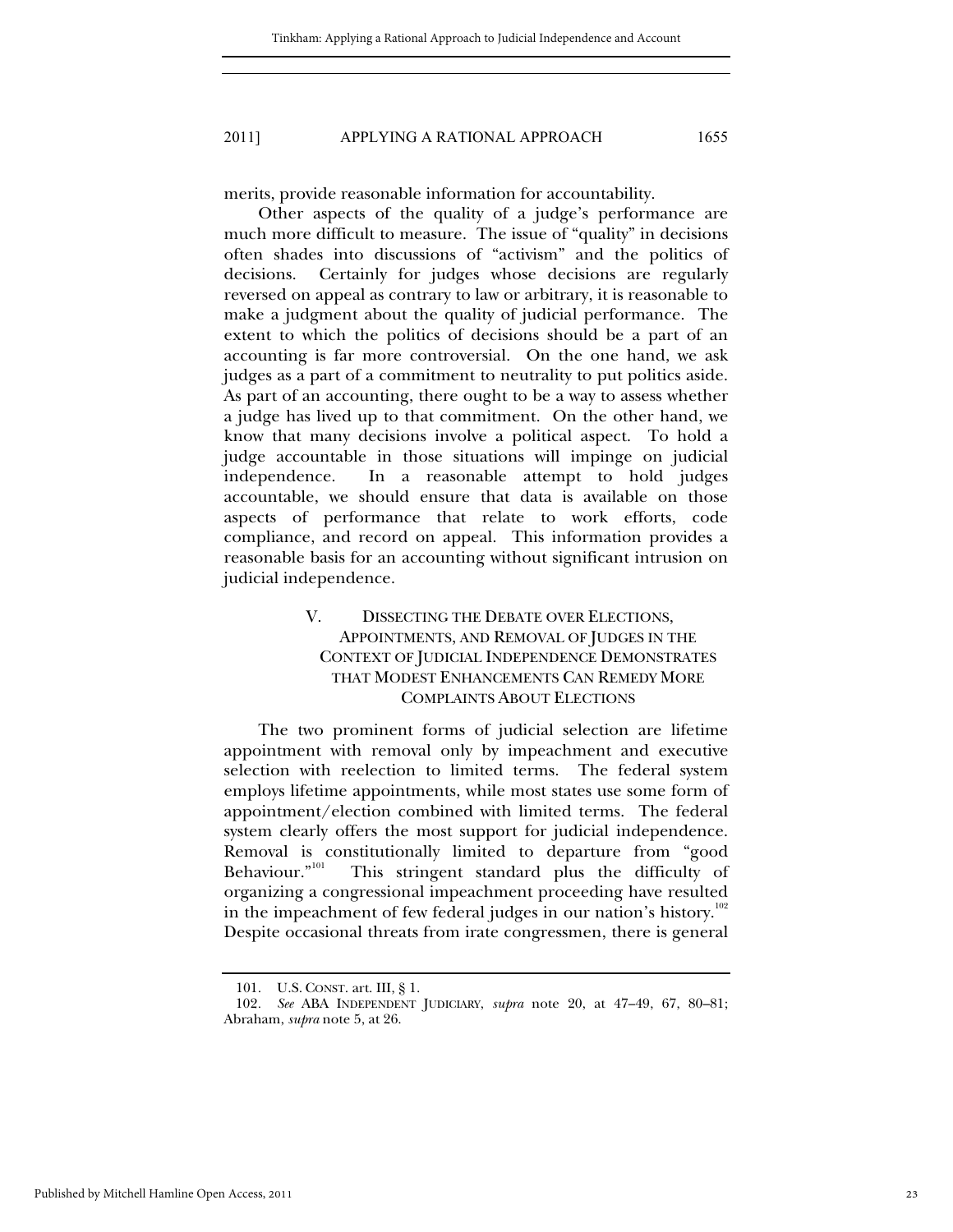consensus that it is inappropriate to use impeachment to remove a judge because of disagreement with the judge's decisions. $^{103}$ Historically, impeachment had little, if any, impact on judicial independence, but also provided no significant enhancement to accountability. Lifetime appointments are favored by those who believe that decisions by an educated elite are an appropriate balance to the other two branches that are more democratically responsive. Lifetime appointments clearly achieve a high level of judicial independence at the expense of accountability.

Federal judges' independence is subject to limited constraints. Trial judges are subject to the constraints of appeals. Appeal procedures effectively impose a relatively uniform set of laws and court-made rules on trial courts.<sup>104</sup> With a more limited scope of appeal for factual findings, trial court factual conclusions are subject to fewer constraints. Appeal constraints apply less to appeals court judges and not at all to United States Supreme Court Justices. In our federal system, additional constraints exist including the ethos of fair and impartial behavior, stare decisis, peer pressure, and public criticism. Appointments of federal judges clearly reflect the politics of the current president. However, the confirmation proceedings are often characterized by a refusal to answer questions about the candidates' position on the most debated political issues of the day or the surprising claim that the candidate has formed no opinion on that important political question.<sup>105</sup>

Particularly at the Supreme Court, the politics of decisions is clearly apparent. In *Bush v. Gore*, the Court decided a most political question in a very political manner.<sup>106</sup> In *Citizens United v. Federal Election Commission*, the Supreme Court majority invalidated, on constitutional grounds, limitations on corporate campaign spending that had passed muster in a number of prior recent Supreme Court decisions.<sup>107</sup> The dissent emphasized the point:

<sup>103</sup>*. See* Cox, *supra* note 6, at 574–80.

<sup>104</sup>*. See, e.g.*, Bermant & Wheeler, *supra* note 88, at 840 ("[L]egal and institutional constraints . . . discourage independent judges from doing anything they please.").

<sup>105</sup>*. See* Peter David, *USS Kagan Prepares to Set Sail*, THE ECONOMIST, July 1, 2010, *available at* http://www.economist.com/node/16481611.

 <sup>106. 531</sup> U.S. 98 (2005) (effectively resolved the 2000 presidential election in favor of George W. Bush holding that manual recount to meet "safe harbor" deadline was unconstitutional).

 <sup>107. 130</sup> S. Ct. 876 (2010).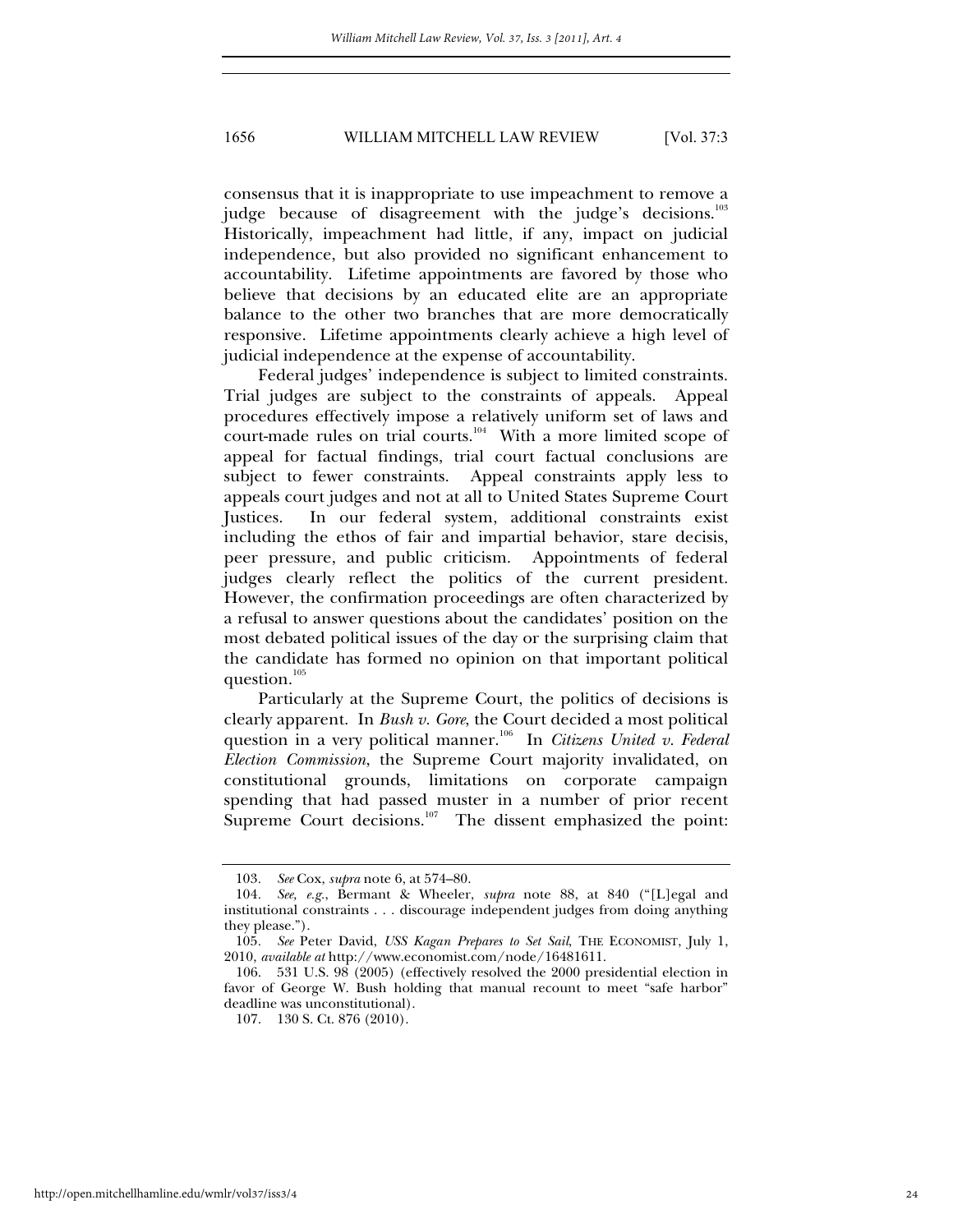"The only relevant thing that has changed since *Austin* and *McConnell* is the composition of this Court."<sup>108</sup>

It is a mistake to decide whether this degree of independence is appropriate based on one's ideology. Certainly there have been periods, such as the Warren Court, that advanced a liberal agenda with decisions on desegregation and defendants' rights. Conservatives railed against a liberal activist Court. But activism is not the exclusive purview of the liberals. In the mid-1930s, conservatives on the Supreme Court sidetracked much of the early New Deal legislation on constitutional analysis that seems weak in retrospect.<sup>109</sup> Today, a more conservative Court regularly prompts claims of conservative lawmaking from liberal politicians and the press.110 The Court has at times stood in the way of progressive positions that are now widely accepted. On other occasions, it has been the one branch of government that moved us toward progressive results, some of which are widely accepted today, while others continue to spark controversy.<sup>111</sup>

Whatever your view of lifetime tenure and its significance for judicial activism, there is no likelihood of these constitutional provisions changing. To constrain activism and restrict naked political judgments, there are reasonable, but modest, steps to take. First, we must continue to expect our federal judges to have neutrality and impartiality as a goal. This is a reasonable expectation for which all judges should be held accountable.<sup>112</sup> While recognizing that precedent must bend with changing times, we should emphasize that stare decisis has great value because it permits reasonable expectations of what the law will be.<sup>113</sup> It promotes the important perception that there is a neutrality to the application of law that is above the unconstrained will of the judge. $114$ 

<sup>108</sup>*. Id.* at 942 (Stevens, J., dissenting).

<sup>109</sup>*. See, e.g.*, R.R. Ret. Bd. v. Alton Ry. Co., 295 U.S. 330 (1935) (applying a narrow view of the Interstate Commerce Clause).

 <sup>110.</sup> *See, e.g.*, David, *supra* note 105, at 1; Sheryl Gay Stolberg, *Obama Blasts High Court Ruling*, N.Y. TIMES DIG., Jan. 24, 2010, at 3; Editorial, *The Court's Aggressive Term,* N.Y. TIMES, July 4, 2010, *available at* http://www.nytimes.com/2010/07/05 /opinion/05mon1.html.

 <sup>111.</sup> Cox, *supra* note 6, at 581–83.

<sup>112</sup>*. Id.* at 566.

 <sup>113.</sup> Simon, *supra* note 30, at 546.

<sup>114</sup>*. See id.* at 546–47.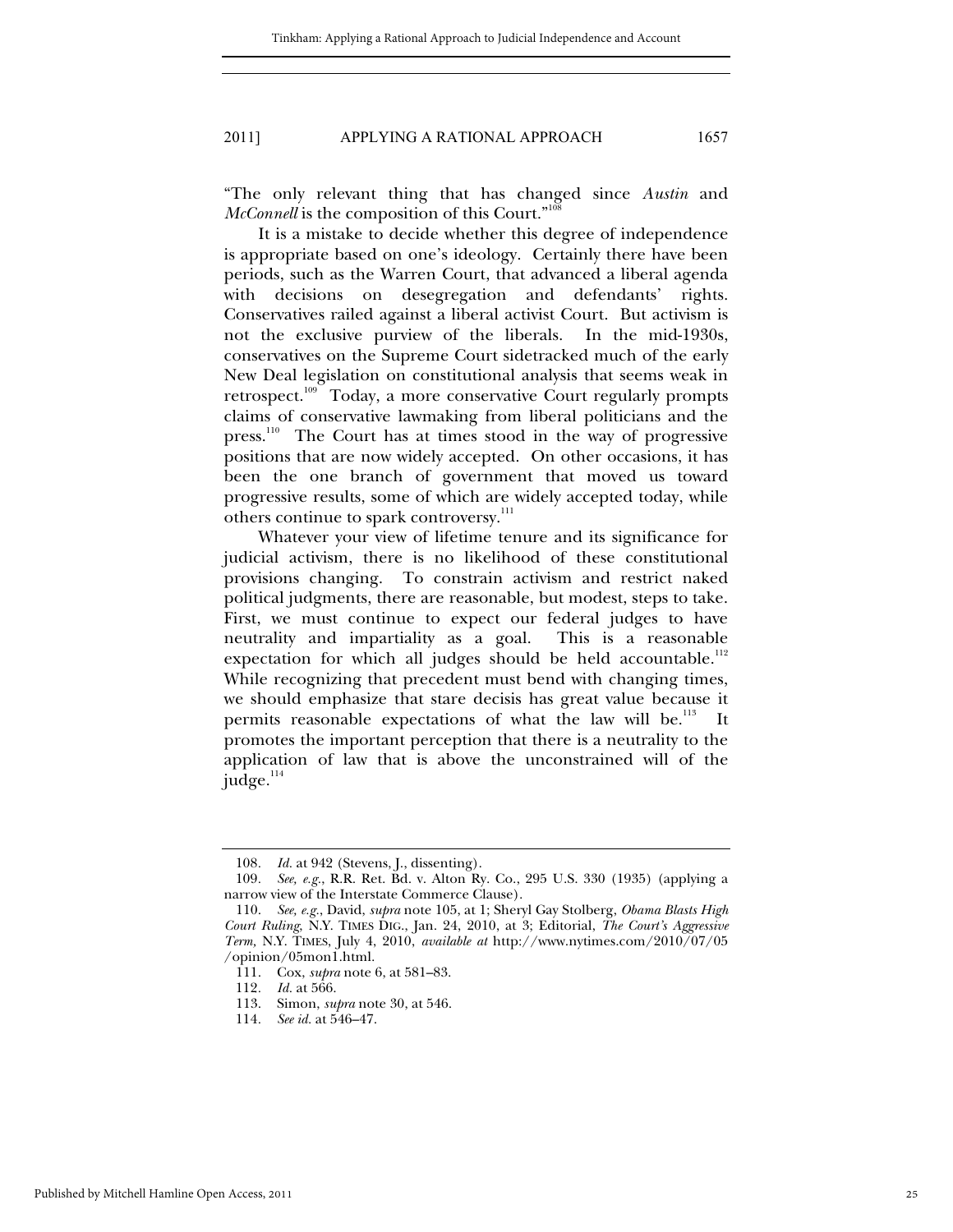Third, we ought to accept and encourage public criticism of decisions. We should encourage public interest and involvement in the judicial system, including courtroom monitoring programs. It is healthy for citizens in a democracy to be involved, and it is healthy for public officials, state or federal, to hear the views of citizens.115 Most of us are constrained by criticism and prompted to better performance by oversight. With lifetime appointments, federal judges are only modestly subject to public opinion. The criticism by the public vindicates a democratic right, lets a judge know what the public believes, and may influence a judge to make decisions that more accurately reflect the public view. Finally, federal judges should be evaluated by litigants and lawyers who appear before them, and the results should be made public. Nonpublic evaluations provide some education to federal judges, but they are easily ignored. Public evaluations serve an educational purpose and provide a minimal degree of accountability for the quality of the work done.<sup>116</sup>

Most of our states' systems provide for the selection of judges by the governor, often with the assistance of a commission responsible for reviewing and recommending candidates.<sup>117</sup> To promote accountability, most of the states have followed the lead of California in establishing judicial commissions with some authority to censure or remove judges for violation of rules of judicial conduct but not for the merits of decisions.<sup>118</sup> These bodies seem to function best when jointly controlled by all branches of government, with strong citizen involvement.<sup>119</sup> State judicial terms of office are generally quite long: six years or more, with renewal by some form of election.<sup>120</sup> Elections are favored by those who Elections are favored by those who emphasize that judges should be responsible and accountable to citizens. Those who emphasize judicial independence or mistrust the election process seek to eliminate or restrict elections. Whether elections overly impinge on judicial independence or

 <sup>115.</sup> Shetreet, *supra* note 1, at 657–58.

 <sup>116.</sup> The system for disciplining federal judges is limited and controlled within the judicial system. Bermant & Wheeler, *supra* note 88, at 840–41.

<sup>117</sup>*. See, e.g.*, MINN. CONST. art. VI, § 8; MINN. STAT. §§ 480B.01(1)–(2) (2009); McKay & Parkison, *supra* note 42, at 360.

 <sup>118.</sup> Cappelletti, *supra* note 17, at 568–69; Carrington & Cramton, *supra* note 3, at 1108 ("Since 1980, 336 state court judges have been removed . . . ."); *see also*  McKay & Parkison, *supra* note 42, at 368.

 <sup>119.</sup> Cappelletti, *supra* note 17, at 568–69.

<sup>120</sup>*. See, e.g.*, MINN. CONST. art. VI, § 7.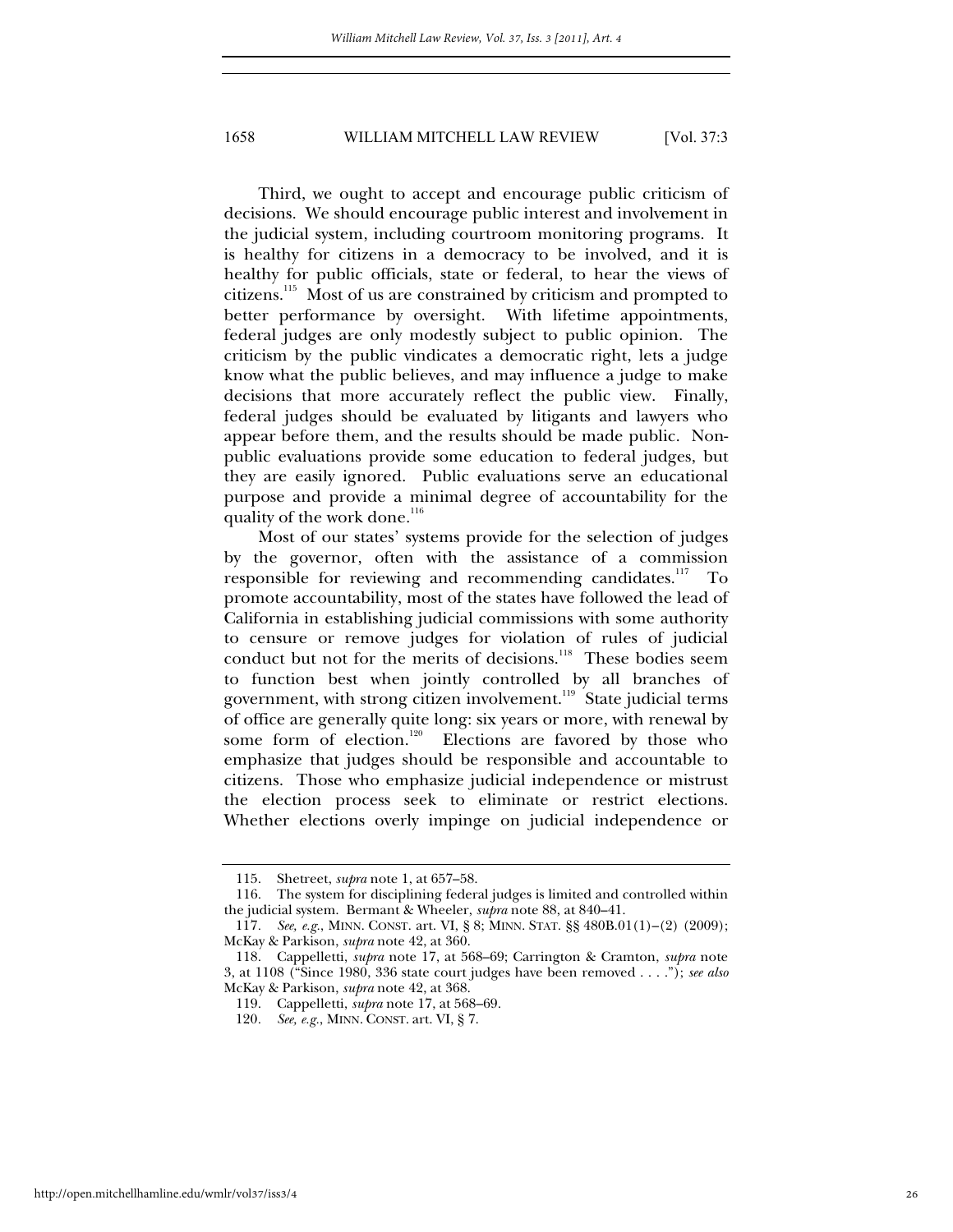adequately promote either responsibility or responsiveness is debatable, but methods exist to make elections more successful and less threatening to judicial independence. A successful judicial election is best described as one with a high level of voter participation by knowledgeable voters.

In evaluating the role of elections in judicial retention, the alternatives need to be considered. First, we have the federal pattern of lifetime appointments, which few states have chosen to follow.<sup>121</sup> Another option is review by a commission composed of other judges, members of the legislature, executive appointees, members of the public, or a combination of all groups. Such groups can be expected to bring more information and experience to the judicial decision. However, they expose judges to the need to please the reappointing authority, and to that extent, may interfere with judicial independence.<sup>122</sup> Such groups can be subject to bureaucratic tendencies and inbreeding so that the public interest is ignored while the interest of the participants is promoted.<sup>123</sup> In the early years after independence, states In the early years after independence, states experimented with commissions for the appointment and retention of judges. By the 1830s, states were moving away from these commissions and toward elections because of negative reactions to the degree of influence commissions were asserting and the belief that judges were making important public policy decisions that should be subject to public review.<sup>124</sup>

Today, state elections procedures are being criticized on several grounds, and some states have moved to limit judicial elections by adopting non-partisan elections, retention elections, or a format combined with commission review.125 Whatever the merits of retention elections versus lifetime appointment, the current reform efforts do not directly deal with the problems associated with elections. Our society widely subscribes to the view that democratic elections are the best means to guarantee a long-term

<sup>121</sup>*. See* Bermant & Wheeler, *supra* note 88, at 860. Not surprisingly, there is no evidence that judicial independence in federal courts has been weakened by any recent criticism.

 <sup>122.</sup> Russell, *supra* note 15, at 16.

<sup>123</sup>*. See* BONNEAU & HALL, *supra* note 9, at 5.

<sup>124</sup>*. See id.* at 138; John Schwartz, *Efforts Begun to End Voting for Judges*, N.Y. TIMES, Dec. 24, 2009, at A12, *available at* http://www.nytimes.com/2009/12/24/us /24judges.html?\_r=1.

 <sup>125.</sup> BONNEAU & HALL, *supra* note 9, at 1, 3; Canes-Wrone & Clark, *supra* note 13, at 24.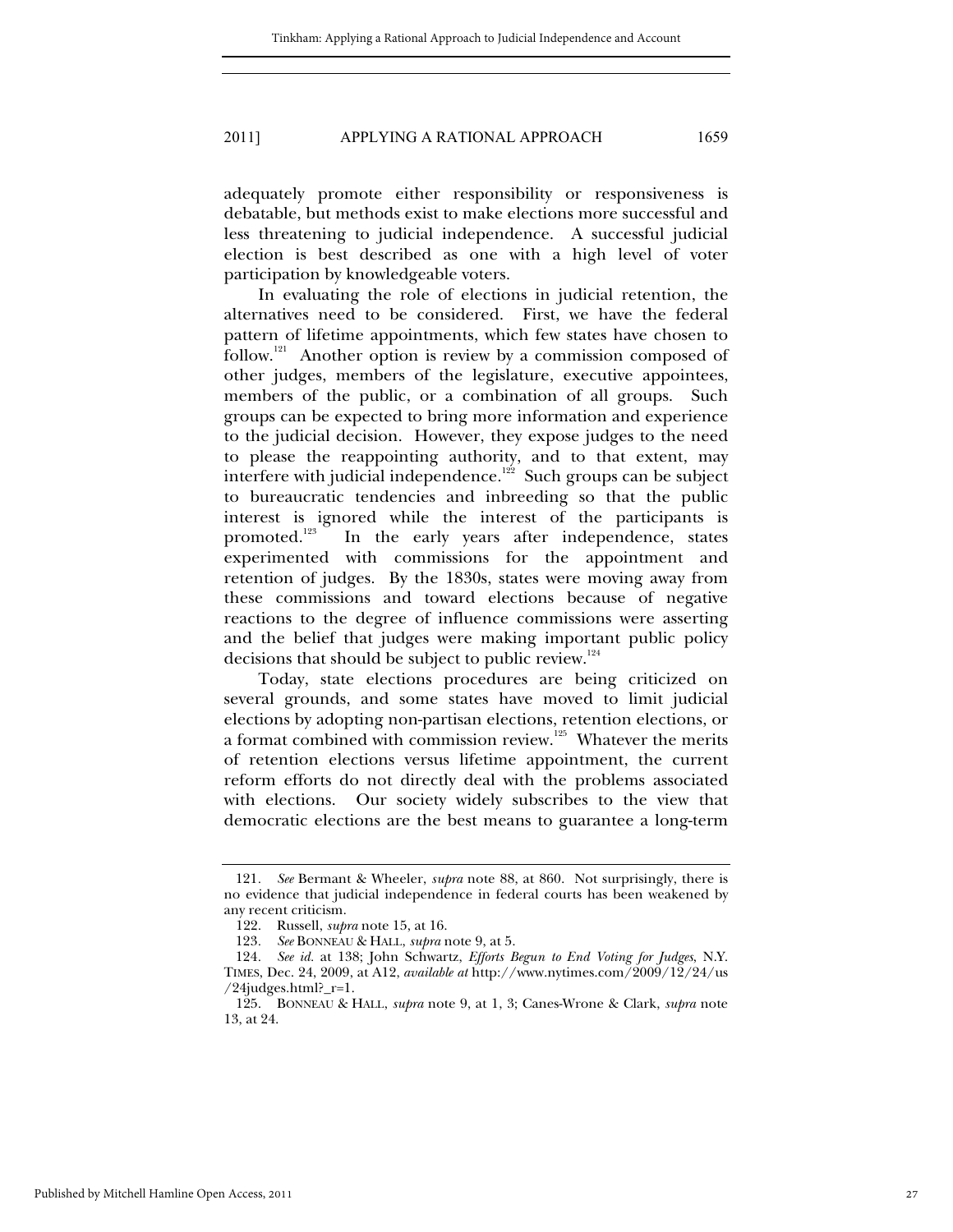stable government responsible to its citizens.<sup>126</sup> While accepting this theory, some judges and lawyers argue that judicial elections should be eliminated or restricted to preserve judicial independence.<sup>127</sup> The case for this is not supported by data because, again, we cannot quantify either independence or neutral decisions. The case is made on the basis of theory, and we can examine those theories to determine if they support the restrictions on elections or whether alternatives will better eliminate the basis for criticism.

First, critics of elections point out that in some states huge amounts of money are being contributed to incumbents or challengers to influence judicial decisions. This will obviously harm judicial independence. Attempts to limit contributions to candidates have been blocked by the United States Supreme Court,<sup>128</sup> so we must limit or eliminate elections, critics argue. Rather than eliminating elections, we should focus on limiting the impact of funds. *Caperton v. A.T. Massey Coal Co., Inc.*, starts us down this road in holding that a judge who receives a huge contribution from a party violates the due process clause by participating in a case involving that party.<sup>129</sup> If states adopted and enforced a clear version of the ABA Model Judicial Rule, a litigant or lawyer who gave a judge more than a de minimis contribution could not have his case heard by that judge.<sup>130</sup> A judge who accepted money from a group advocating a single position should not determine a case involving that particular position. The judge receiving the contribution would have to recuse herself. This rule preserves the democratic right to make campaign contributions but eliminates the attempt to undermine judicial independence or buy a judicial decision. We avoid the obvious conflict of interest by a judge who has received money from a litigant, and we are likely to reduce the negative impact of huge contributions in judicial elections. There is no need to eliminate elections to solve the

 <sup>126.</sup> BONNEAU & HALL, *supra* note 9, at 1–2, 128.

<sup>127</sup>*. Id.* at 1; James Walsh, *First Court Shoots Down Rules on State Judges*, STAR TRIB. (Minneapolis), July 30, 2010, at A1–A12 ("[T]he ruling should prompt Minnesota to drop its system of electing judges.").

<sup>128</sup>*. See* Citizens United v. Fed. Election Comm'n, 130 S. Ct. 876 (2010).

 <sup>129. 129</sup> S. Ct. 2252, 2267 (2009) (discussing how a three million dollar contribution triggered due process and making it clear that states are able to enact more stringent restrictions); Wersal v. Sexton, 613 F.3d 821 (8th Cir. 2010) (invalidating restrictions on judicial fundraising and suggesting that the better answer is tighter recusal standards).

 <sup>130.</sup> MODEL CODE OF JUDICIAL CONDUCT 2.11A(4) (2010).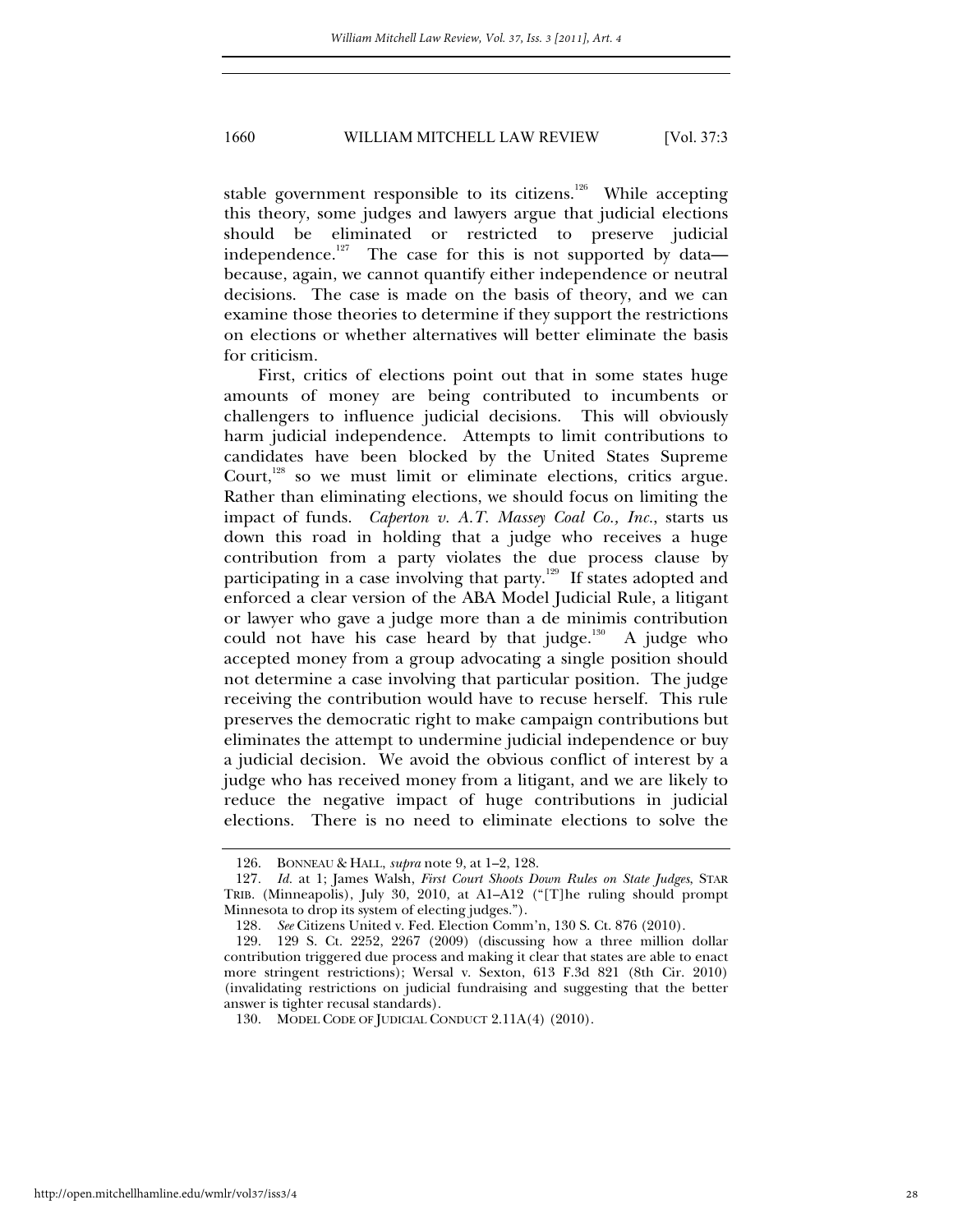problem of campaign contributions impinging on judicial independence.

Second, critics complain that elections cause judges to announce their decisions, precluding them from making independent decisions when the issue actually arises before them.<sup>131</sup> There are two reasons why this argument is incorrect. First, it assumes that most judges have not committed to a position on the serious current issues. In fact, most incumbent judges, on issues within their typical jurisdiction, will have committed to a position by prior decisions. On the issues of interest to typical voters, nearly all thoughtful lawyers, the type we would like to see as judges, have formed opinions on these subjects well before an election.<sup>132</sup> These opinions will determine, or at the least, influence their decisions if they are elected, regardless of whether they announce their view in the election. Second, it is better that a judge announce a view actually held so that voters can base their vote on an evaluation of a policy position which will impact future judicial decisions. It is better for the litigant to know the judge's view than to be blindsided by a secretly held position. Judges who have previously decided an issue do not recuse themselves on the next similar case. Judges who have a fixed, but unannounced, view of a matter do not recuse themselves if a similar matter is presented by a new case. "A judge's lack of predisposition regarding the relevant legal issues in a case has never been thought a necessary component of equal justice . . . .<sup>"133</sup> The fact that the judge has candidly disclosed a general position on issues in an election should not greatly impact independence because it is simply disclosure of the judge's longdeveloped opinion. Disclosure should enhance the election or selection process.<sup>134</sup>

While *Republican Party v. White* only permitted judicial candidates to state their views, the logic of the decision applies equally to candidates for judicial appointments. The fact that a state, or the federal government for that matter, has an election or

 <sup>131.</sup> Republican Party of Minn. v. White, 536 U.S. 765 (2002) (in a 5-4 opinion discussing a judge's ability to discuss politics, the Court held Minnesota's requirement which disallowed discussion of political issues to be unconstitutional).

<sup>132</sup>*. Id.* at 776–77.

<sup>133</sup>*. Id.* at 777.

 <sup>134.</sup> The *White* rationale, to the extent it is based on whether a state has judicial elections, is not particularly convincing. The right of freedom of speech does not depend on whether there is an election.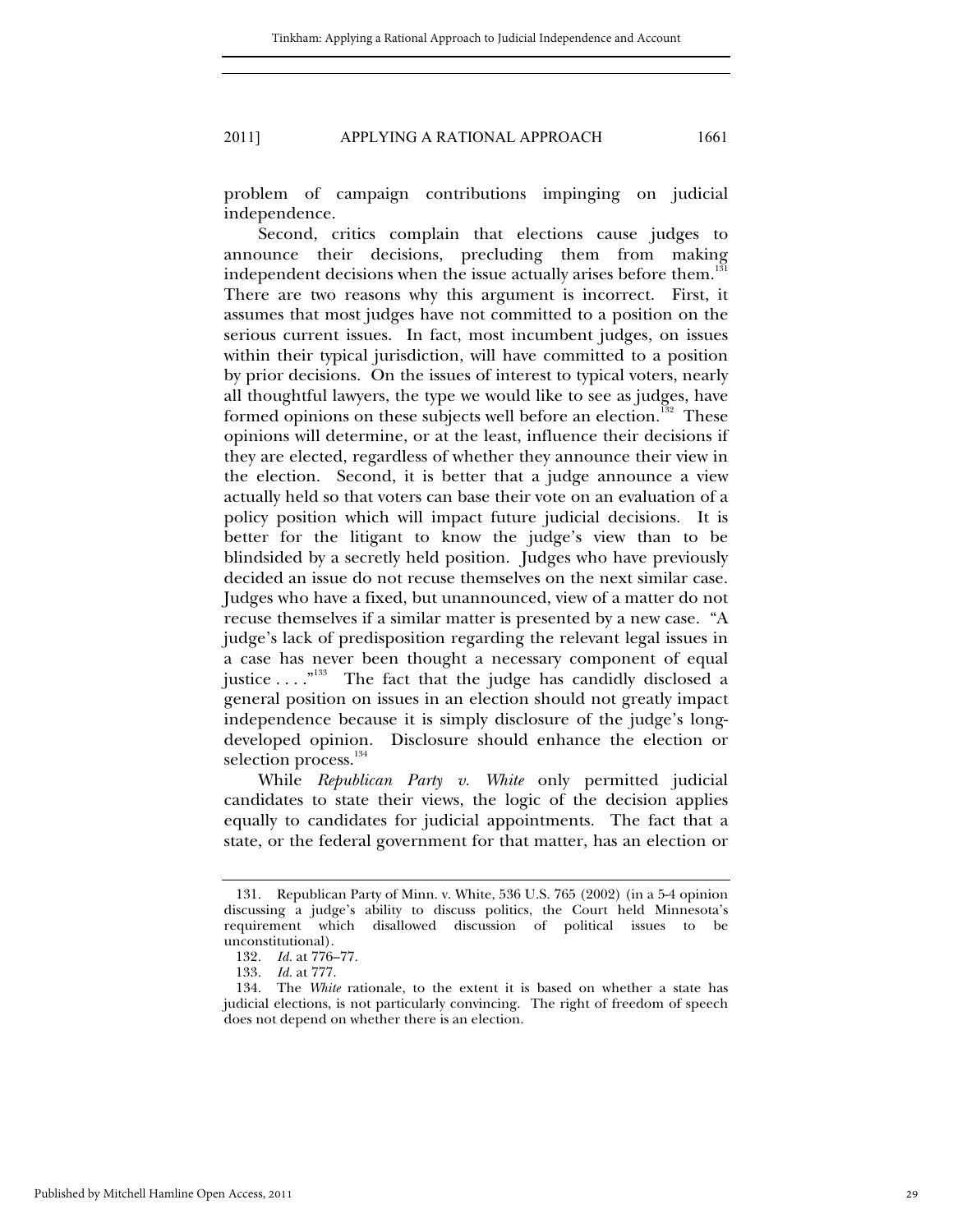appointment system does not change the First Amendment right of the candidate to speak. The policy reasons supporting judicial accountability apply to appointed as well as elected judges. The minimal intrusion on judicial independence from a candidate disclosing a previously held position does not support a candidate's refusal to disclose these views. It is reasonable to expect candidates seeking any judicial position to disclose their views on the major judicial issues of the day.

Critics of elections claim that voters are ignorant of the qualifications of judicial candidates and will not make informed choices in the election. $135$  Unless we are to eliminate elections altogether, the reasonable approach to this problem is to provide the public with pertinent information. There are two categories of information that would be helpful. First, for incumbents, there is much performance information that should be available, including workload data, appeals results, removal frequency, and evaluation results. Making this data public before an election will give potential candidates an opportunity to determine whether an incumbent judge is susceptible to challenge on the basis of performance. It will give the public pertinent information to determine whether an incumbent merits reelection. Second, the public should have information on the judicial candidates' views on major social or political issues that are likely to come before the court. That is not to say a candidate should discuss his decision in a future case, because that discussion should await the full development of facts in the case. But, for example, in a race for a seat on a court that has general criminal jurisdiction, the public should be able to tell whether the candidates believe the current rate of incarceration is too high or too low. The judicial election process can be much improved. Providing the public with substantial information about performance and positions will allow citizens a meaningful basis on which to cast a vote.

Finally, critics of elections complain that judicial races lack visibility so that voters do not learn enough about candidates to make informed choices.<sup>136</sup> However, when judicial races do become highly visible, these same critics complain that the increased profile results in politics and money damaging the judicial system. The negative impact of money can be largely

<sup>135</sup>*. See* BONNEAU & HALL, *supra* note 9, at 1–2.

<sup>136</sup>*. Id.* at 3.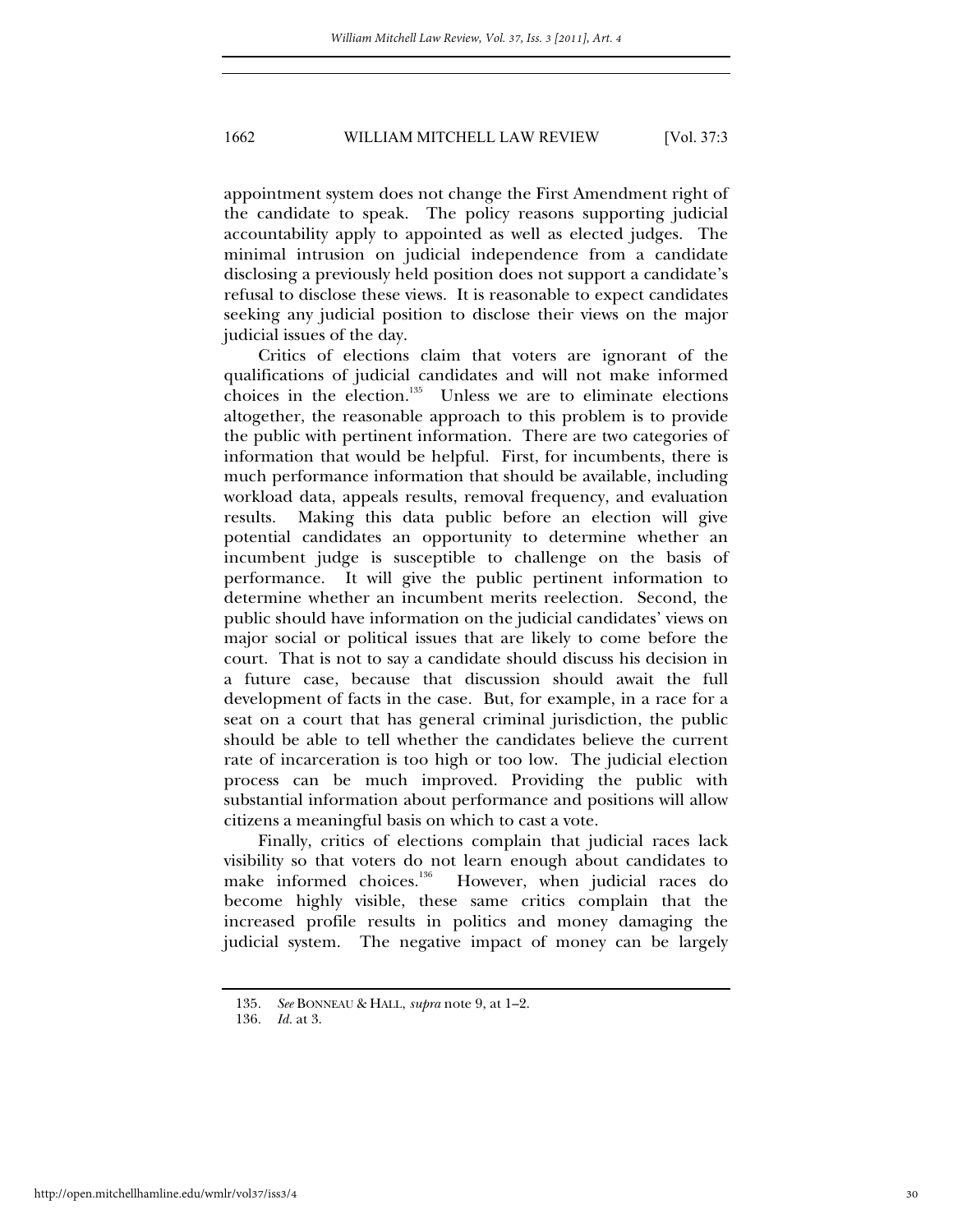limited by requiring judges to recuse themselves from disputes involving contributors. The solution to low visibility is not to further decrease visibility, but to provide sufficient information so that the issues become visible. The movement from partisan to non-partisan to retention elections tends to reduce participation by voters rather than focus attention on the races. $137$  The absence of meaningful information about incumbent judges and challengers leads to lack of interest. In our present elections, even the most diligent voter will have difficulty finding a reasonable basis on which to differentiate candidates. The expectation that voters have a reasonable basis for a decision requires that the judicial system make available the information needed to make those reasonable decisions.

#### VI. CONCLUSIONS

The essential elements of our federal and state systems for selecting and retaining judges are unlikely to change soon. The federal system of presidential appointments with life tenure provides strong support for judicial independence but provides relatively little support for public accountability or responsiveness. The state systems with appointed judges subject to some form of retention election are criticized where the election process is imperfect and some of the ancillary aspects of elections interfere with judicial independence. Both systems, lifetime appointment and elections, have flaws. While the ultimate goals of democratic accountability and judicial independence are ideals that will never be perfectly achieved, we can, within the structures of our present systems, improve our quest to reach these conflicting goals.

Most important is that the ethos of neutral application of the law be preserved. Appointing and confirming authorities should continue to state this as a primary requirement of appointment. Rules of judicial conduct should continue to emphasize this goal. We should move beyond this general rhetoric, however. In the federal system, the requirements should be clear that a judge with any financial interest in a matter, other than one in common with all citizens, should not be the judge of the matter. The same rule should apply to state judges with the specific additional requirement that a judge receiving more than a de minimis campaign contribution from a party, lawyer, or single interest

<sup>137</sup>*. Id.* at 138.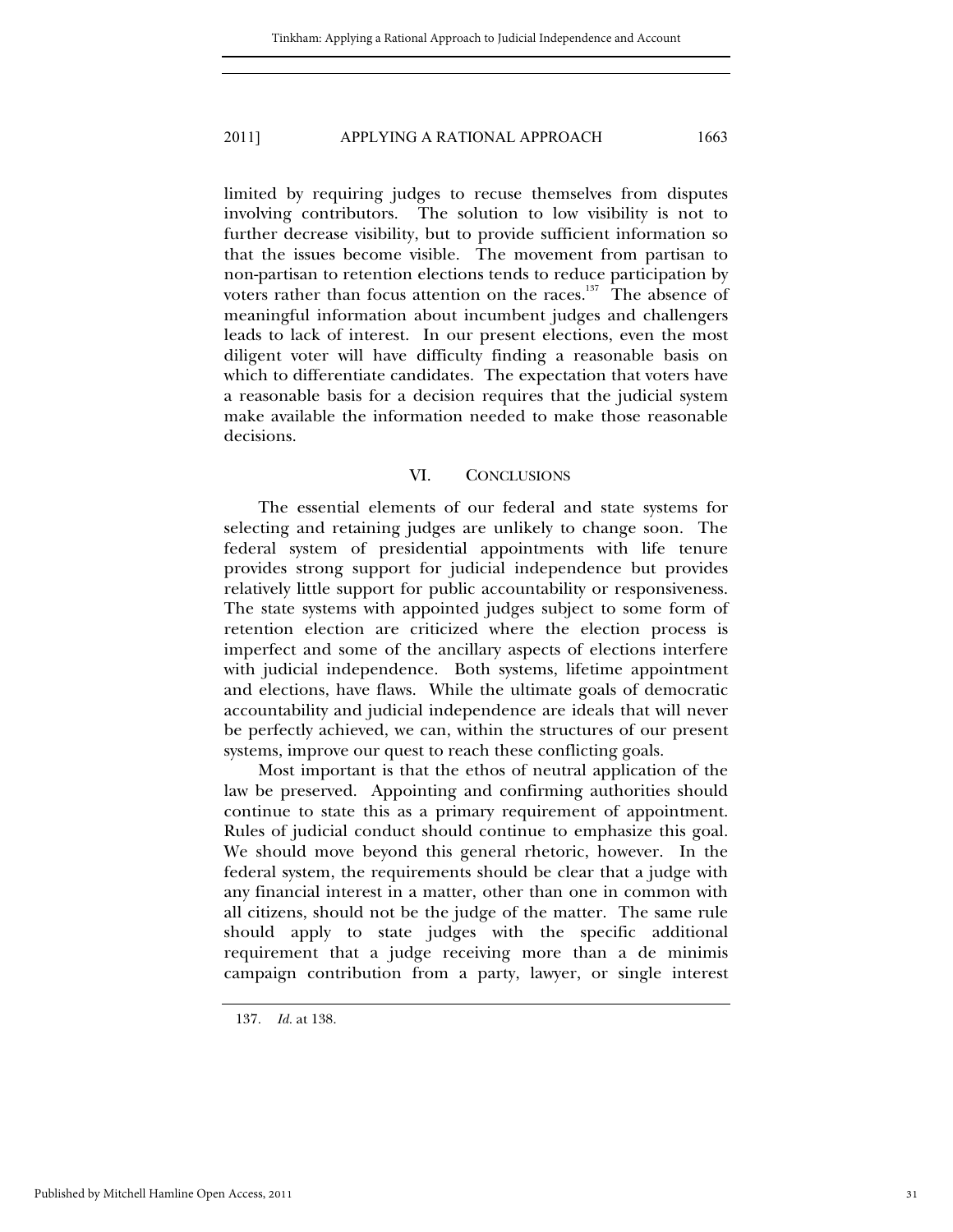group should not judge a matter involving the contributor. If we truly prize the goal of judicial independence, we will enact and enforce specific provisions to limit the impact of financial interests on judicial decisions.

In the federal system that emphasizes independence over accountability, we should take modest steps to promote accountability. First, we should encourage vigorous public discussion, including criticism, of judicial decisions. Criticism should not be stifled by claims that it interferes with judicial independence. The democratic goals of public debate and accountability surely trump any incidental impact on judicial independence. Second, the judicial system ought to make available full performance data, including evaluation data, so there is a measure of accountability even for a judge with life tenure. Finally, candidates for judicial positions should disclose their views on important judicial issues so that appointing authorities can make more informed decisions.

In our state systems, the presence of some form of election makes it even more important that information on judicial performance be made available so that the voters have a basis to cast informed votes. State-sponsored judicial monitoring groups appear to perform a valuable function. Generally, their review of complaints involving judges' compliance with rules of judicial conduct enforces accountability without infringing judicial independence. Encouraging candidates to disclose their views on subjects where they obviously have a view will avoid the disingenuous claim that judges do not have views on the more serious issues of the day. Eliminating the impact of financial interest and campaign contributions on individual cases will remove an obvious impropriety and enhance the public perception that judges will be fair and impartial.

The subject of judicial independence and accountability is extremely important in a democratic society. It is a complex subject but one which cries out for better understanding. While the judiciary has much to say about this subject, it should not have the final say. Judges have self-interest in the outcome. Many judges may prefer lifetime appointments to elections, oppose public evaluation, or resist making performance data available. Elections, evaluations, and court monitoring may make some judges uncomfortable, and we may hear a claim of interference with judicial independence. But whether or not these proposals

http://open.mitchellhamline.edu/wmlr/vol37/iss3/4